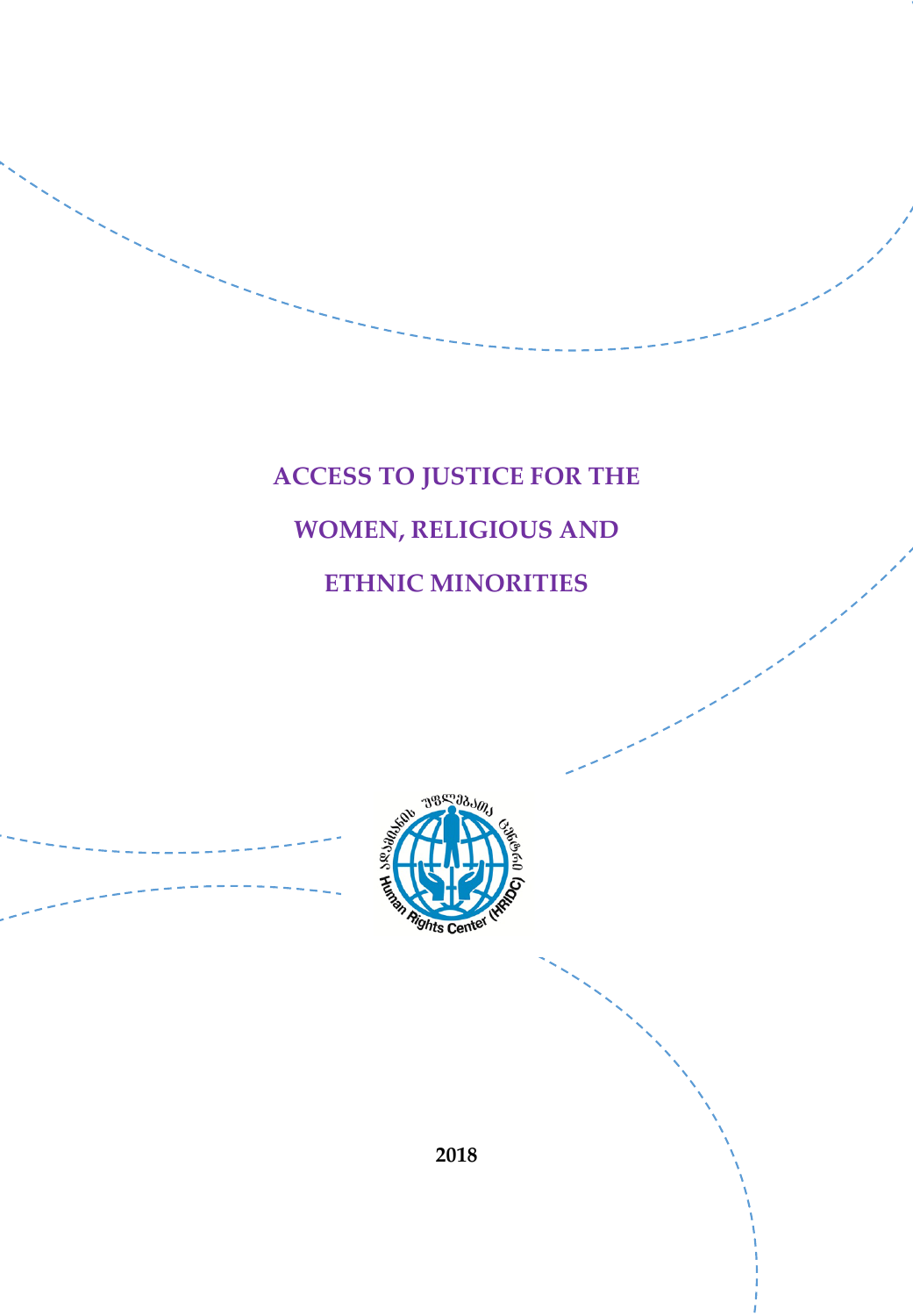#### **The Report was prepared by Human Rights Center**

**Author:** Mariam Zakareishvili, Nino Tlashadze **Edited by:** Aleko Tskitishvili

Non-governmental organization the Human Rights Center, formerly Human Rights Information and Documentation Center (HRIDC) was founded on December 10, 1996 in Tbilisi, Georgia. The HRIDC aims to increase respect for human rights, fundamental freedoms and facilitate peacebuilding process in Georgia. To achieve this goal it is essential to ensure that authorities respect the rule of law and principles of transparency and separation of powers, to eliminate discrimination at all levels, increase awareness and respect for human rights among the people in Georgia.

#### **Human Rights Center is member of following international networks:**

International Federation of Human Rights (FIDH); [www.fidh.org](http://www.fidh.org/) 

 World Organization against Torture (SOS-Torture – OMCT Network); [www.omct.org;](http://www.omct.org/)

- Human Rights House Network; [www.humanrightshouse.org](http://www.humanrightshouse.org/)
- Coalition for International Criminal Court; [www.coalitionfortheicc.org](http://www.coalitionfortheicc.org/)

#### **Address:**

Akaki Gakhokidze Str. 11a, 3rd Floor, 0160 Tbilisi Tel: (+995 32) 237 69 50, (+995 32) 245 45 33, (+995 32) 238 46 48 Fax: (+995 32) 238 46 48 Email[: hridc@hridc.org](mailto:hridc@hridc.org) Website: http://www.humanrights.ge; http://www.hridc.org

The report was prepared within framework of the project "Promote access to justice for women, religious and ethnic minorities in the regions of Georgia." This report is made possible by the generous support of the American people through the United States Agency for International Development (USAID) and EWMI/PROLoG**.** The project is implemented by NGO Human Rights Center.

**This report was made possible by the support of the American People through the United States Agency for International Development (USAID). The contents of this report are the sole responsibility of the NGO Human Rights Center and do not necessarily reflect the views of the East West Management Institute, USAID or the United States Government.**



E A S T · W E S T MANAGEMENT<br>INSTITUTE \_<br>კანონის უზენაესობის მხარდაჭერა<br>საქართველოში (PROLoG)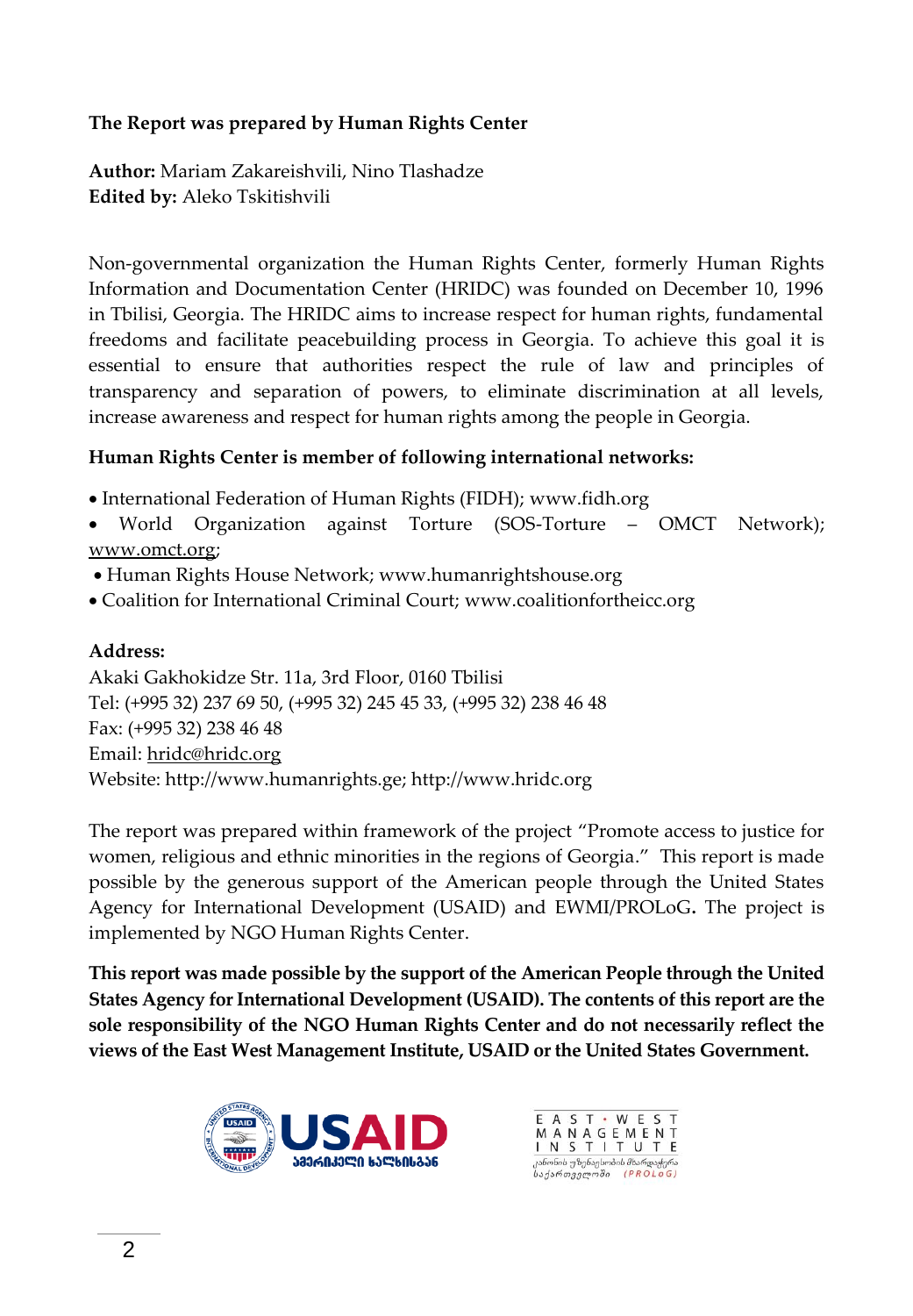## **TABLE OF CONTENTS**

| 1.              |                                                                                                                            |
|-----------------|----------------------------------------------------------------------------------------------------------------------------|
| 2.              |                                                                                                                            |
| 3.              | CONSTITUTIONAL LAWSUITS TO THE CONSTITUTIONAL COURT OF                                                                     |
| 4.              | IMPLEMENTED LEGISLATIVE AMENDMENTS AND MAIN FINDINGS 7                                                                     |
| 5.              | STATISTICS ON THE CASES OF VIOLENCE AGAINST WOMEN/DOMESTIC                                                                 |
| 6.              | LIMITED PROCEDURAL RIGHTS OF THE VICTIM/SUFFERER AND SYSTEMIC                                                              |
| $7^{\circ}$     | RESULTS OF INEFFECTIVE RESPONSE OF THE LAW ENFORCEMENT BODIES<br>FOR THE VIOLENCE AGAINST WOMEN/DOMESTIC VIOLENCE FACTS 16 |
| 8.              | INEFFECTIVENESS OF THE INVESTIGATION/UNPUNISHED HARASSERS 18                                                               |
| 9.              |                                                                                                                            |
| 10.             |                                                                                                                            |
| 11.             | RIGHTS OF ETHNIC OSSETIAN PEOPLE AND ACCESS TO JUSTICE 23                                                                  |
| 12 <sub>1</sub> |                                                                                                                            |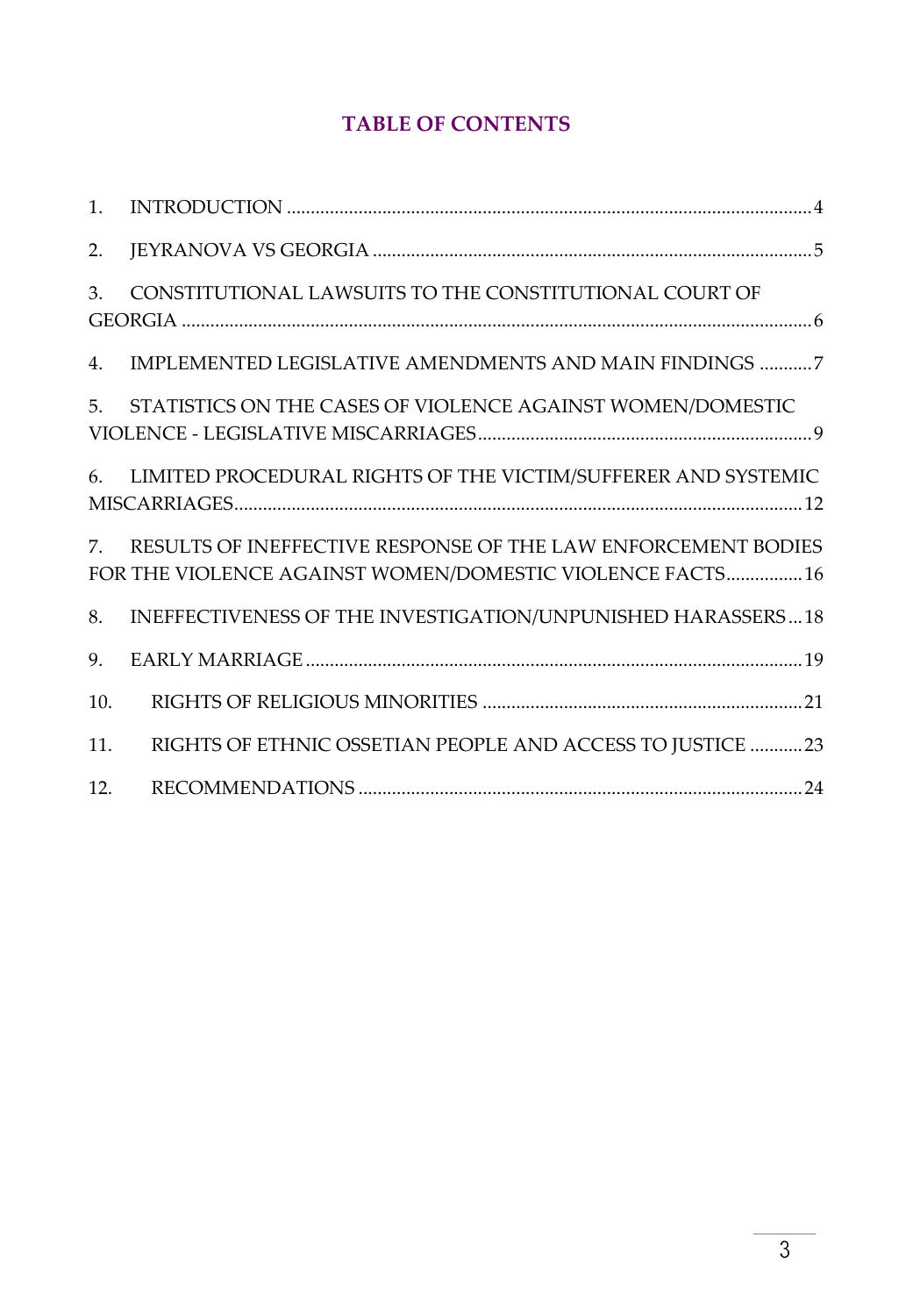#### **1. INTRODUCTION**

### <span id="page-3-0"></span>*About the project*

From April 15, 2017 to November 10, 2018, **Human Rights Center (HRC) implemented the project "Promote access to justice for women, religious and ethnic minorities in the regions of Georgia" with the support of the USAID funded EWMI-PROLoG**.

The project aimed to promote access to justice for vulnerable groups, women, religious and ethnic minorities in the regions of Georgia, namely in Kvemo Kartli, Shida Kartli and in Kakheti.

In the frame of the project, the beneficiaries received legal assistance from the HRC lawyers in the regions. A hotline was set up in Tbilisi, Kakheti, Shida Kartli and Kvemo Kartli offices of the organizations so that lawyers could consult citizens via phones and in person.

Within the framework of the project, the organization represented: **women,**  who were victims of domestic violence, denied to receive inheritance and/or property rights; who were subjected to forced or early marriage; whose right to education was breached; who could not receive adequate medical or social assistance.

*Representatives of ethnic and religious minority communities –* whose rights were breached by state institutions and/or private persons based on ethnic or religious grounds. In the frame of the project, the HRC lawyers defended the victims of discrimination in national courts, in the European Court of Human Rights and Convention on Elimination of All Forms of Discrimination against Women (CEDAW) Committee at the United Nations.

The organization worked on 84 cases related to gender-based violence, domestic violence and femicide and represented beneficiaries in domestic courts and different investigative bodies (prosecution, police). Based on the analysis of the cases processed by the organization the state authorities did not have adequate reaction to the facts of violence against women. When working on the cases of violence against women, domestic violence and femicide, the Ministry of Internal Affairs (MIA) and the Prosecutor's Office of Georgia still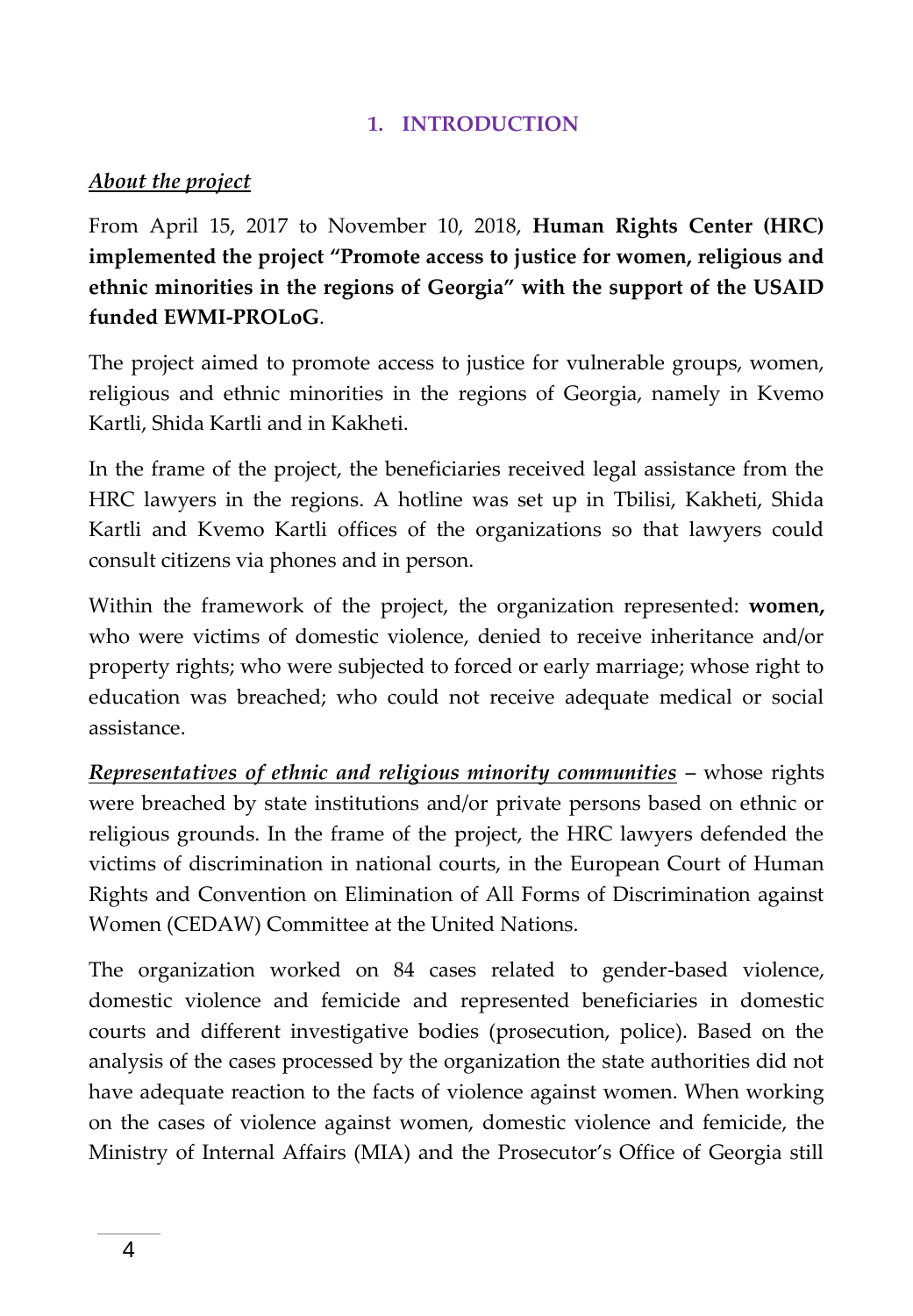face serious challenges, namely, problems related to granting of victim status to the applicants, ineffective investigation and the lack of professional qualification of law enforcement officers.

## **2. KHANUM JEYRANOVA VS GEORGIA**

<span id="page-4-0"></span>With the support of the project, the HRC actively cooperated with the European Human Rights Advocacy Center (EHRAC) and conducted effective consultations on 3 cases, 2 of which concerned the rape of underage girls. HRC and EHRAC still continue intensive consultations over these cases. Apart from that, HRC and Georgian non-governmental organization Sapari in cooperation with EHRAC, already submitted one application to the CEDAW – *Khanum Jeyranova vs Georgia*.

The investigation on the national level has been underway for four years but without any legal consequences against harassers. In September of 2014, a 30 year old woman was physically assaulted by the neighbors in front of her underage children in the village of Lambalo, Sagarejo municipality that ended up with the suicide of the woman. The crime committed against the woman is still not investigated though she became subject of degrading and inhuman treatment in front of many witnesses. The investigation has not yet been launched into degrading and inhuman treatment. As for her death, the investigation is undergoing under Article 115 of the Criminal Code of Georgia (CCG), which refers to the pushing of a person to the point of suicide. No investigation started into degrading and inhuman treatment of Khanum Jeyranova. They did not investigate the possibility of the suicide to be staged although there were testimonies of witnesses, saying that the woman did not want to die and asked for help several hours prior to her death. There are photos, which clearly show injuries on her body. No gender motive was identified in the criminal proceedings either; the alleged perpetrators were not identified or charged. The state failed to protect Khanum Jeyranova from gender-based stereotypes and widely spread cultural norms that became the key triggers of her death.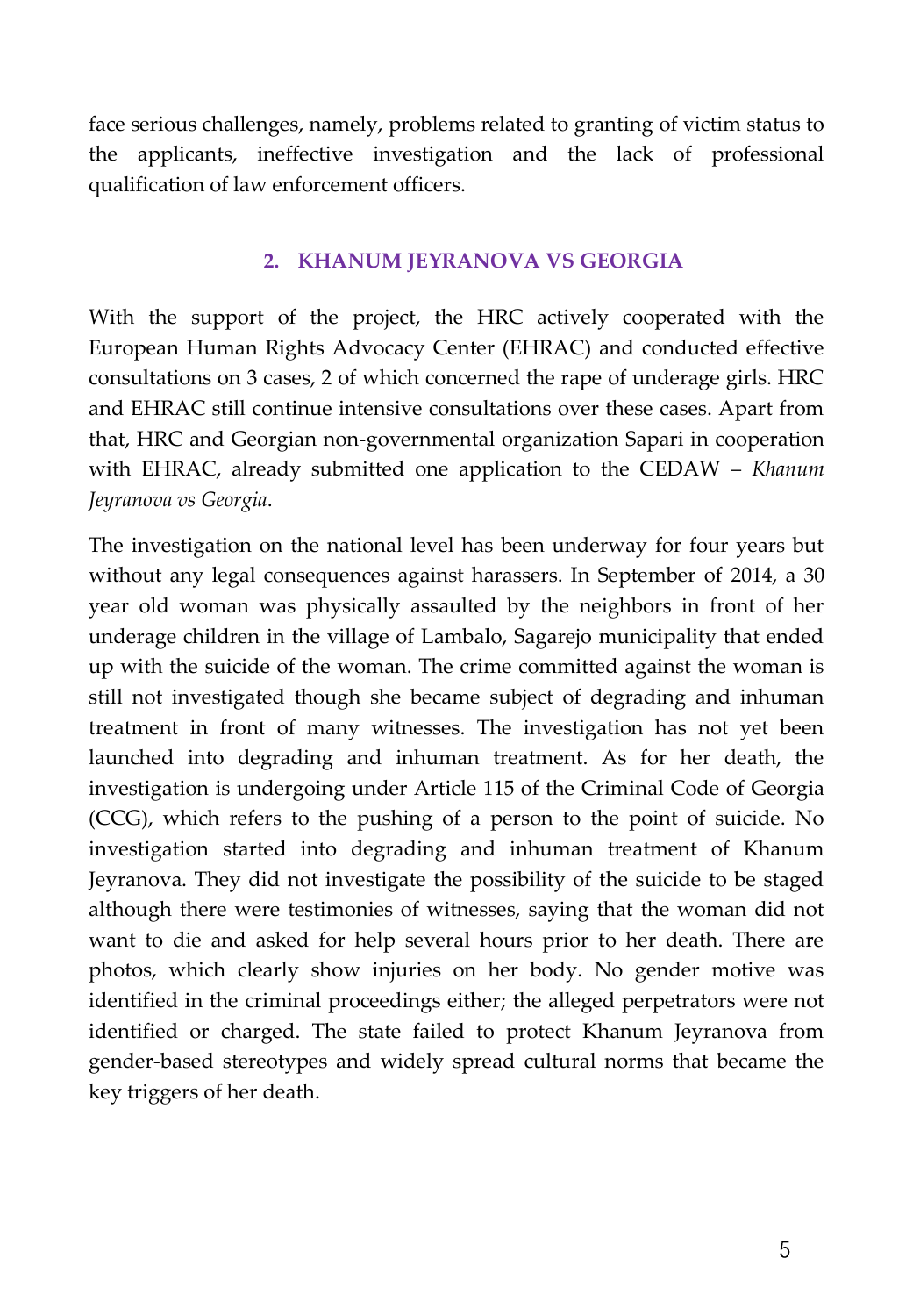## <span id="page-5-0"></span>**3. CONSTITUTIONAL LAWSUITS TO THE CONSTITUTIONAL COURT OF GEORGIA**

In the frame of the project, HRC sent three constitutional lawsuits to the Constitutional Court of Georgia which aims to ensure a better access to justice for different vulnerable groups. In the course of the project implementation, several legislative gaps were identified. The organization appealed to the Constitutional Court and requested to declare those provisions unconstitutional. One application concerns the restriction of universally guaranteed rights and freedoms. It is important to form the legislation in compliance with those guideline principles, which ensure the defense of a person during the course of the implementation of justice. The state shall be bound to the clearly formulated legislative norms, which will minimize subjectivity and will ensure the respect of values guaranteed by the international acts and the Constitution of Georgia. In the course of the project implementation, no decisions were made by the Constitutional Court on either of the applications.

In one of its lawsuits to the Constitutional Court (N 864), HRC appealed the discretion of the law enforcement officers to issue restraining orders against harassers. There were cases in Georgia, when police officers only warned the harassers and family conflicts ended up with fatal results. HRC appealed against the Article 10 Part I of the Law of Georgia on the Elimination of domestic violence, Protection and Support of Victims of Domestic Violence, according to which, an authorized body may issue a restraining or protective order as a temporary measure. HRC believes that the law allows a police officer to warn the harasser instead of issuing a restraining order against him that creates risk for the victim.<sup>1</sup>

Constitutional lawsuits N 1350<sup>2</sup> and N 821<sup>3</sup> refer to the violation of the Right to Fair Trial guaranteed under the Article 42 of the Constitution of Georgia in the process of execution of justice. In the constitutional lawsuit N 821, appeals

 $\ddot{\phantom{a}}$ 

<sup>1</sup> [http://constcourt.ge/ge/ajax/downloadFile/2735;](http://constcourt.ge/ge/ajax/downloadFile/2735)

<sup>&</sup>lt;sup>2</sup> http://constcourt.ge/ge/ajax/downloadFile/3965;

<sup>3</sup> [http://constcourt.ge/ge/ajax/downloadFile/2465;](http://constcourt.ge/ge/ajax/downloadFile/2465)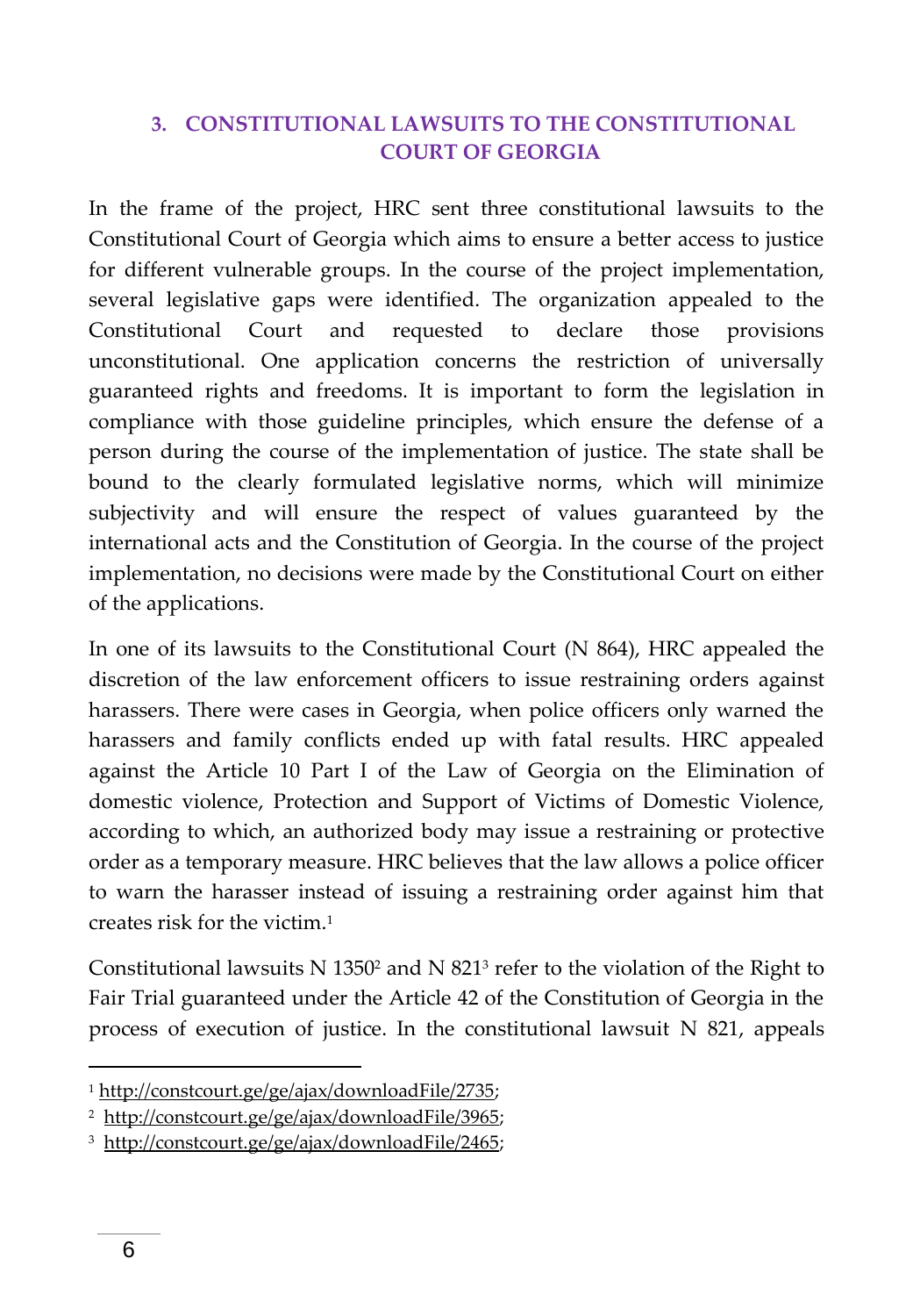against the Article 219 Part IV "a" of the Criminal Code of Georgia, according to which the court reviews admissibility of evidence only during pretrial hearing. Consequently, during substantial hearing the court is deprived of the possibility to consider admissibility of already accepted evidence. This norm contradicts the Article 42 Part 7 of the Constitution of Georgia. During the pretrial hearing, the judge reviews the evidences in relevance of high standard of probability and cannot substantially examine the evidence in terms of their relevance, validity and admissibility. In this light, the admitted evidence cannot become basis of guilty charge against defendant without its critical assessment. As for the constitutional lawsuit N 1350, it relies on the following legal groundthe court is not authorized to review the judgment of justice. If the appointed sentence is sanctioned in the frames of newly revealed circumstances, the court is not authorized to reduce its decision. It contradicts the Right to Fair Trial guaranteed under the Article 42 of the Constitution of Georgia.

## <span id="page-6-0"></span>**4. IMPLEMENTED LEGISLATIVE AMENDMENTS AND MAIN FINDINGS**

In 2017, Georgia ratified the Council of Europe Convention on preventing and combating violence against women and domestic violence (Istanbul Convention). Its ratification is a significant guarantee to improve the way the state approaches the fight against gender-based crimes. The ratification of the Istanbul Convention entitles the State Party to ensure the protection of women from violence and to prevent facts of violence, to raise public awareness and to create a safe environment. In order to make the Georgian legislation compatible with the Istanbul Convention, in 2017, significant amendments were introduced in the Criminal Code of Georgia. Namely, the CCG now has new provisions: **Article 133 <sup>1</sup> – sterilization without consent; Article 1332 –women's genital mutilation; Article 151<sup>1</sup> – stalking.** 

In the frame of the project, the HRC's Kvemo Kartli regional office processed a case, where signs of stalking were observed. Namely, the alleged harasser systematically abused the victim psychologically by sending threatening messages from an anonymous website, and by threatening her and her family members with assassination.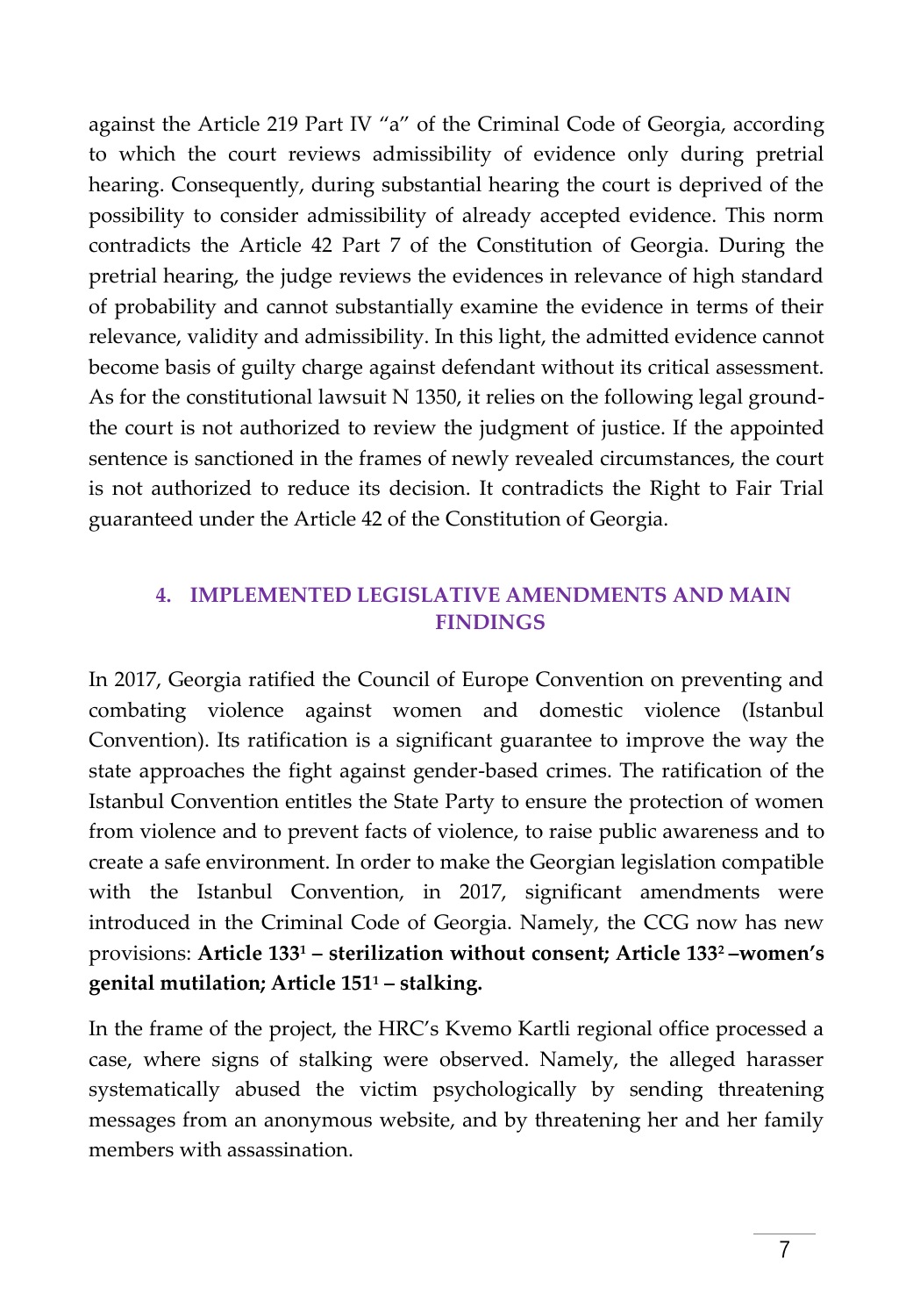The investigation into the case started under Article 151 of the CCG, which punishes intimidation but the police did not start an investigation into alleged stalking under the Article 151<sup>1</sup> . HRC lawyer addressed the police unit # 2 of the Rustavi department of the MIA and the Kvemo Kartli regional police department and requested information about the implemented investigative activities in the case; in her letter, the lawyer also requested the police to continue the investigation under the Article 151<sup>1</sup> (stalking).

Upon the request of the HRC lawyer, the victim was questioned in accordance to the Article 151<sup>1</sup> (stalking) but the investigation never imposed relevant charge on the alleged perpetrator.

Considering the fact that Georgian law enforcement bodies do not have experience of working on crimes of this character, it is essential to intensively monitor their activities and ensure the readiness of the law enforcement officers to start effective investigations and prosecution over similar crimes.

On May 4, 2017, the amendments were introduced to the Criminal Code of Georgia, according to which, committing a crime against a family member has become an aggravating circumstance of the offence; however, it is not effectively applied in practice. That is proven by the analysis of the cases processed by the HRC. In none of the cases litigated in the frame of the project, criminal liability was imposed on the harasser considering the aggravating circumstances of his action.

Creation of the Human Rights Department in the MIA in 2018 is particularly important among those recommendations which were fulfilled by the authority. The main purpose of the department is to ensure the effective investigation of facts of domestic violence, violence against women and crimes committed based on discrimination and hate. It is also important to note that in 2018, as a result of the reform, the institute of the officer of public order was created in the MIA. One of his/her functions will be to react to the facts of domestic violence, and plan the activities aiming at the prevention of these crimes. The changes aim to increase operativeness and effectiveness of the work.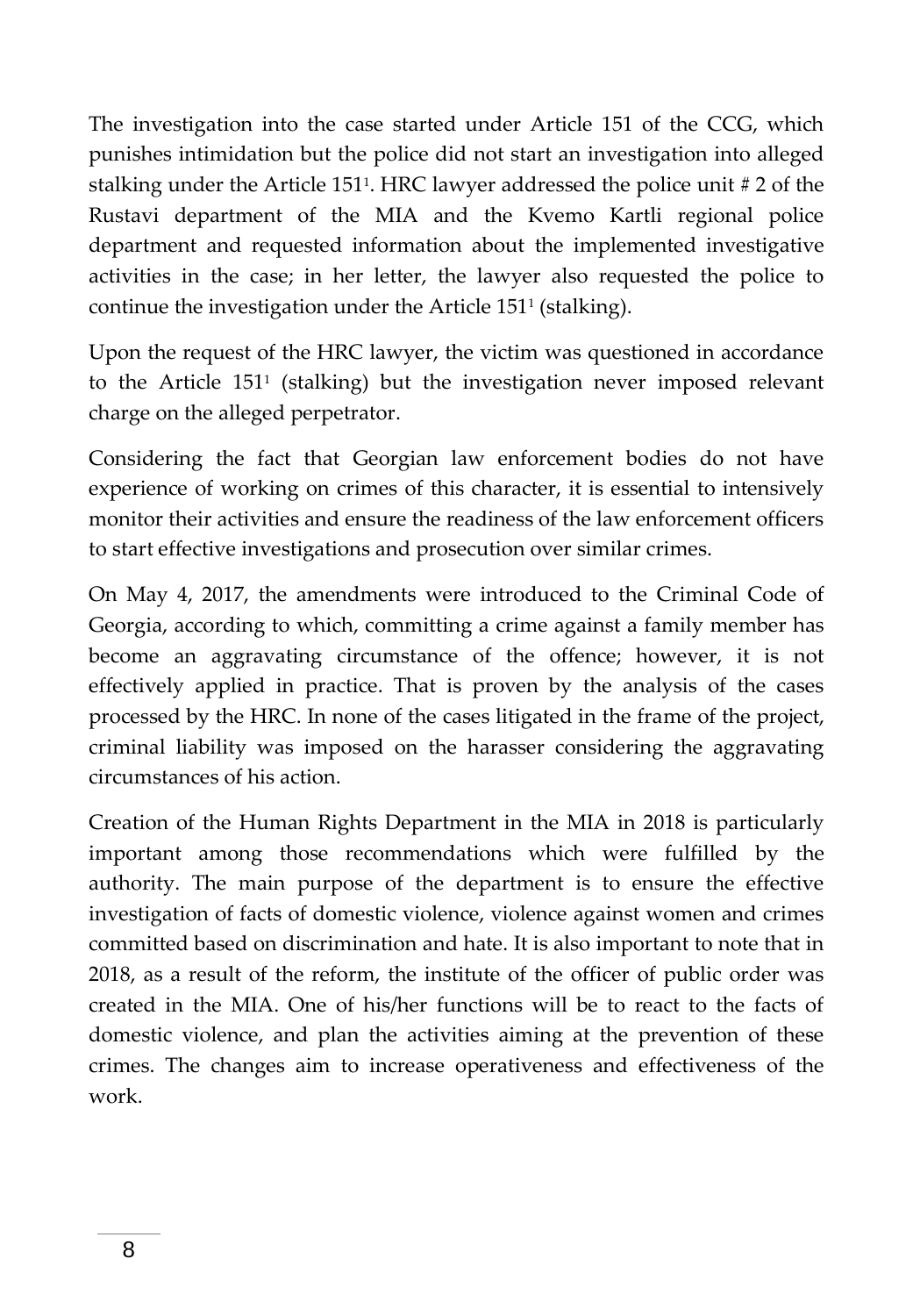Mitigation of domestic violence and violence against women is still a serious challenge in the state. The main triggers of violence in the society are: existing gender stereotypes in the society, direct or indirect discrimination of women, patriarchal approaches, early marriages, women's awareness about their rights and legal mechanisms, low competence of law enforcement officers, their professional negligence and the so-called "solidarity of policemen" towards male harassers.

Financial dependency of the victim on the harasser is another main trigger of domestic violence. HRC provided legal assistance to the women, who were victims of violence. In one case, the husband physically abused the woman in the presence of their underage child. The victim was financially depended on the harasser; consequently, she was compelled to obey the demands of the harasser. However, after the woman received legal consultations in the organization, she started litigation against the harasser. Considering the fact that in most cases, the family members are the harassers, the victims are under particular influence and rarely apply to the respective bodies for help. Considering the abovementioned circumstances, it is essential to raise awareness and to increase trust towards state bodies. If the perpetrator is the spouse, financial dependency discourages the victim to file for divorce or to request a share in the common property. As the women do not have their individual income, they cannot apply to the court to claim their share of the property. They cannot pay the court's fee for the property disputes albeit the law enables applicants to postpone the payment of the fee until the completion of the proceedings. Judges often do not use this provision in practice and that in turn, negatively impacts the final decision of the victims and undermines their future wellbeing.

### <span id="page-8-0"></span>**5. STATISTICS ON THE CASES OF VIOLENCE AGAINST WOMEN/DOMESTIC VIOLENCE - LEGISLATIVE MISCARRIAGES**

For the past few years, the statistics on the facts of violence against women have significantly increased. According to the Public Defender of Georgia, with regard to the murder facts of women, it is estimated that 14 out of 26 femicide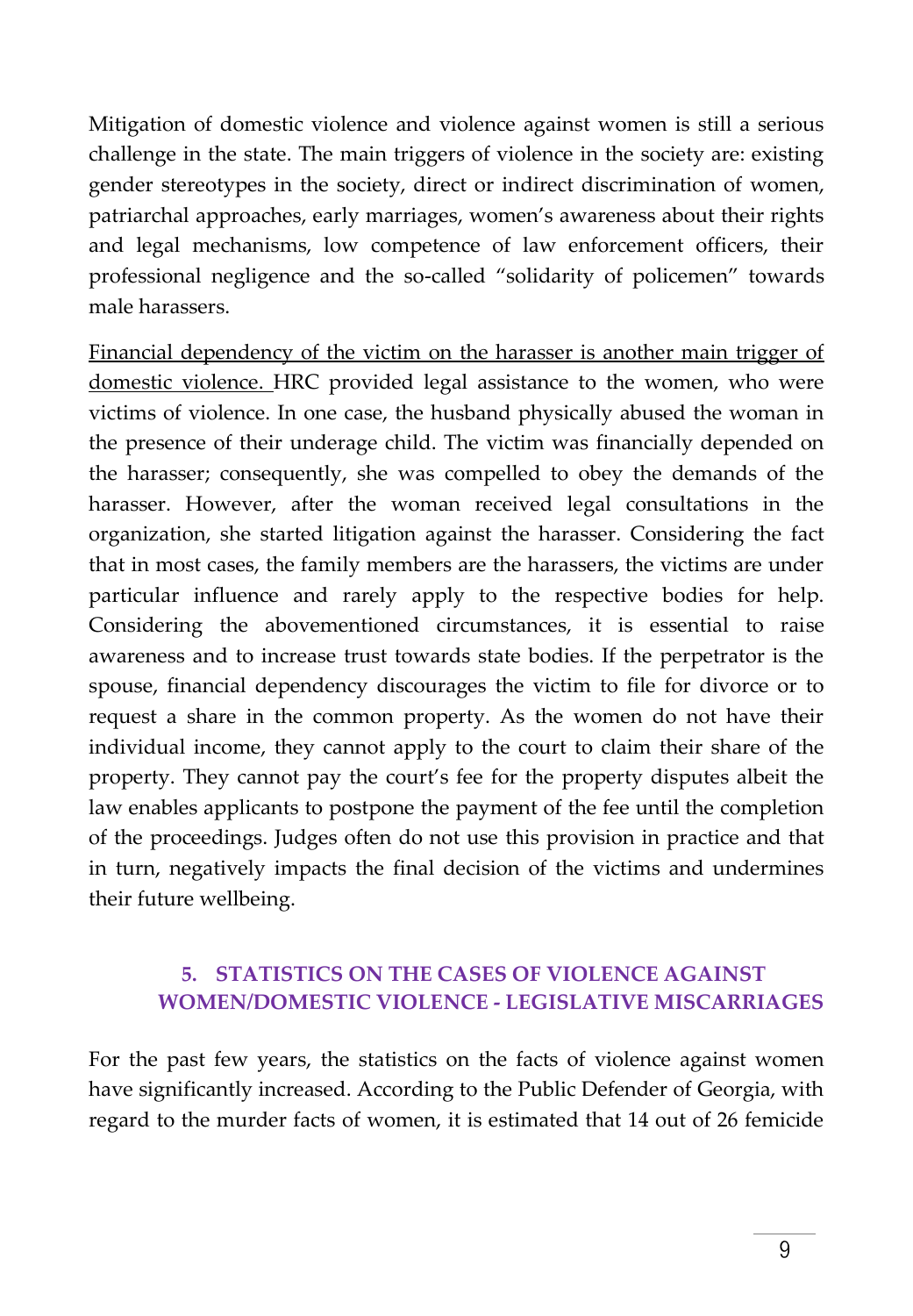cases in 2017 were committed as a result of domestic violence and 12 out of 15 attempted femicide cases were also related to domestic violence<sup>4</sup> .

Regardless of the significant legislative amendments, the state fails to ensure the safety and the defense of the right to life of women. It is proven by the 2017- 2018 statistics on registered crimes published on the website of the Ministry of Internal Affairs<sup>5</sup>. According to this information, in 2017, 647 out of registered 827 crimes related to domestic violence were solved; in 2018, the number of the registered domestic violence crimes has significantly increased and accumulated to 2939 cases; 1809 of them were solved. As for the rape crimes, in 2017, 28 similar crimes were registered but only 6 of them were solved; in 2018, 50 facts of rape were registered and 12 of them were solved. Years on, the number of registered crimes is increasing but the investigation is still ineffective.

As for femicide, the number of murders, where women are murdered based on gender motives, is still very alarming. The Parliament of Georgia still fails to add the definition of femicide into the Criminal Code of Georgia, which is the intentional murder of women based solely on their gender<sup>6</sup>. According to the World Health Organization (WHO), femicide is usually perpetrated by men, but sometimes female family members may also be involved. Femicide differs from male homicide in specific ways. For example, most cases of femicide are committed by partners or ex-partners, and involve ongoing abuse at home, threats or intimidation, sexual violence or situations where women have less power or fewer resources than their partner. The statistics provided by MIA does not include information about the registered crimes related to femicide. According to the Public Defender of Georgia, in 2017, 22 facts of femicide

 $\ddot{\phantom{a}}$ 

<sup>4</sup> Statement of the Public Defender of Georgia 16.04.2018

<sup>5</sup>[http://police.ge/files/pdf/statistika%20da%20kvlevebi/2018/%E1%83%98%E1%83%90%](http://police.ge/files/pdf/statistika%20da%20kvlevebi/2018/%E1%83%98%E1%83%90%E1%83%9C%E1%83%95%E1%83%90%E1%83%A0%E1%83%98-%E1%83%98%E1%83%95%E1%83%9A%E1%83%98%E1%83%A1%E1%83%98-2018.pdf) [E1%83%9C%E1%83%95%E1%83%90%E1%83%A0%E1%83%98-](http://police.ge/files/pdf/statistika%20da%20kvlevebi/2018/%E1%83%98%E1%83%90%E1%83%9C%E1%83%95%E1%83%90%E1%83%A0%E1%83%98-%E1%83%98%E1%83%95%E1%83%9A%E1%83%98%E1%83%A1%E1%83%98-2018.pdf)

[<sup>%</sup>E1%83%98%E1%83%95%E1%83%9A%E1%83%98%E1%83%A1%E1%83%98-2018.pdf](http://police.ge/files/pdf/statistika%20da%20kvlevebi/2018/%E1%83%98%E1%83%90%E1%83%9C%E1%83%95%E1%83%90%E1%83%A0%E1%83%98-%E1%83%98%E1%83%95%E1%83%9A%E1%83%98%E1%83%A1%E1%83%98-2018.pdf) <sup>6</sup> See the publication of the World Health Organization "Understanding and addressing violence against women at

[http://apps.who.int/iris/bitstream/handle/10665/77421/WHO\\_RHR\\_12.38\\_eng.pdf?sequ](http://apps.who.int/iris/bitstream/handle/10665/77421/WHO_RHR_12.38_eng.pdf?sequence=1) [ence=1](http://apps.who.int/iris/bitstream/handle/10665/77421/WHO_RHR_12.38_eng.pdf?sequence=1)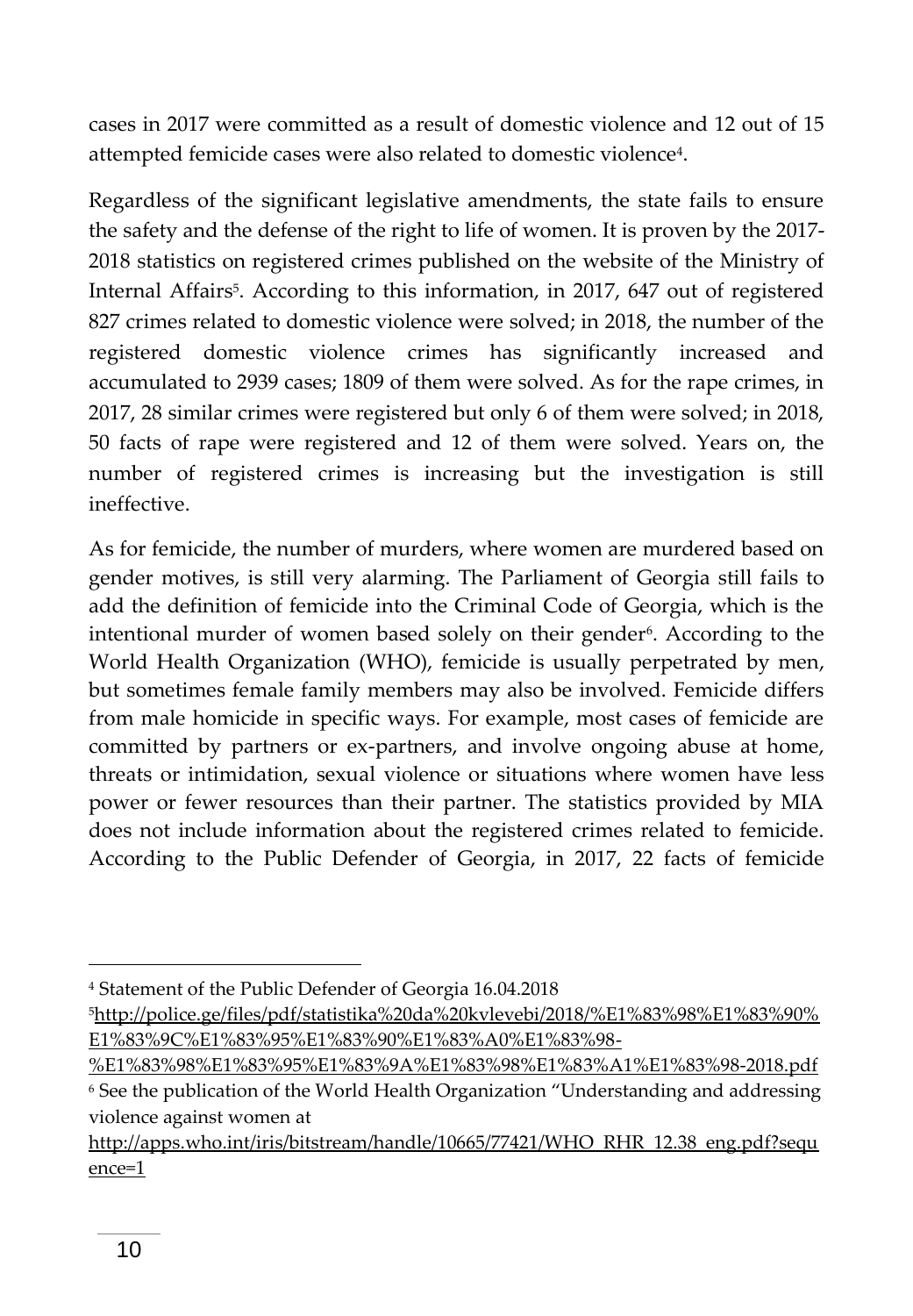occurred in Georgia<sup>7</sup> . In the frame of the project, HRC worked on a femicide case where the former husband suffocated his 39-year-old ex-wife with an electric wire. The court sentenced the man to 10-years imprisonment, though the sentence did not include aggravating circumstances.

It is important to underline that one of the major challenges in the practice is to identify a gender motive in femicide cases. In 2012, amendments were introduced into the Criminal Code of Georgia<sup>8</sup> , according to which, gender motive of the crime is aggravating circumstance for the liability. However, it is still difficult for the investigative and prosecution bodies to apply this norm in practice<sup>9</sup>. This norm is not implemented in practice. In case of femicide, gender motive is aggravating circumstance for the criminal responsibility. If we review the number of femicide facts and analyze the punishments imposed on the perpetrators, we will see the discrepancy between the committed crimes and imposed liabilities. It convinces us that the state fails to use adequate punishment measures against the gender-motivated crimes. Apart from that, the law does not allow the judge to change the qualification of the action from a less grave into a more grave charge. It significantly reduces the trust of the society towards the prosecutor's office.

To increase the transparency and to adequately evaluate the threat, it is essential that the prosecutor's office ensures publicity of the statistics. The 2018 Report of the Public Defender reads that public defender's recommendation with regard to processing and analyzing the statistics on the facts related to the violence against women and domestic violence was only partly fulfilled.

HRC petitioned the Prosecutor's Office and requested information about the processed statistics on gender-based violence cases in 2017-2018. Namely, since 2017until present, based on how many applications the prosecutor's office started criminal prosecution over the cases of gender-based violence and how many applicants were women/men; since 2017 until present, how many women

 $\ddot{\phantom{a}}$ 

<sup>7</sup> Women killed in 2017 – statistics and rejected draft law 24/11/2017 <http://netgazeti.ge/news/236199/>

<sup>8</sup> Article 53<sup>1</sup> of the Criminal Code of Georgia

<https://matsne.gov.ge/ka/document/view/16426>

<sup>9</sup> **"**Domestic Violence, Domestic Crimes and Violence against Women," GYLA **,** 2017 <https://gyla.ge/en/post/qalta-mimart-dzaladobis-saqmeebi#sthash.XStCQd18.dpbs>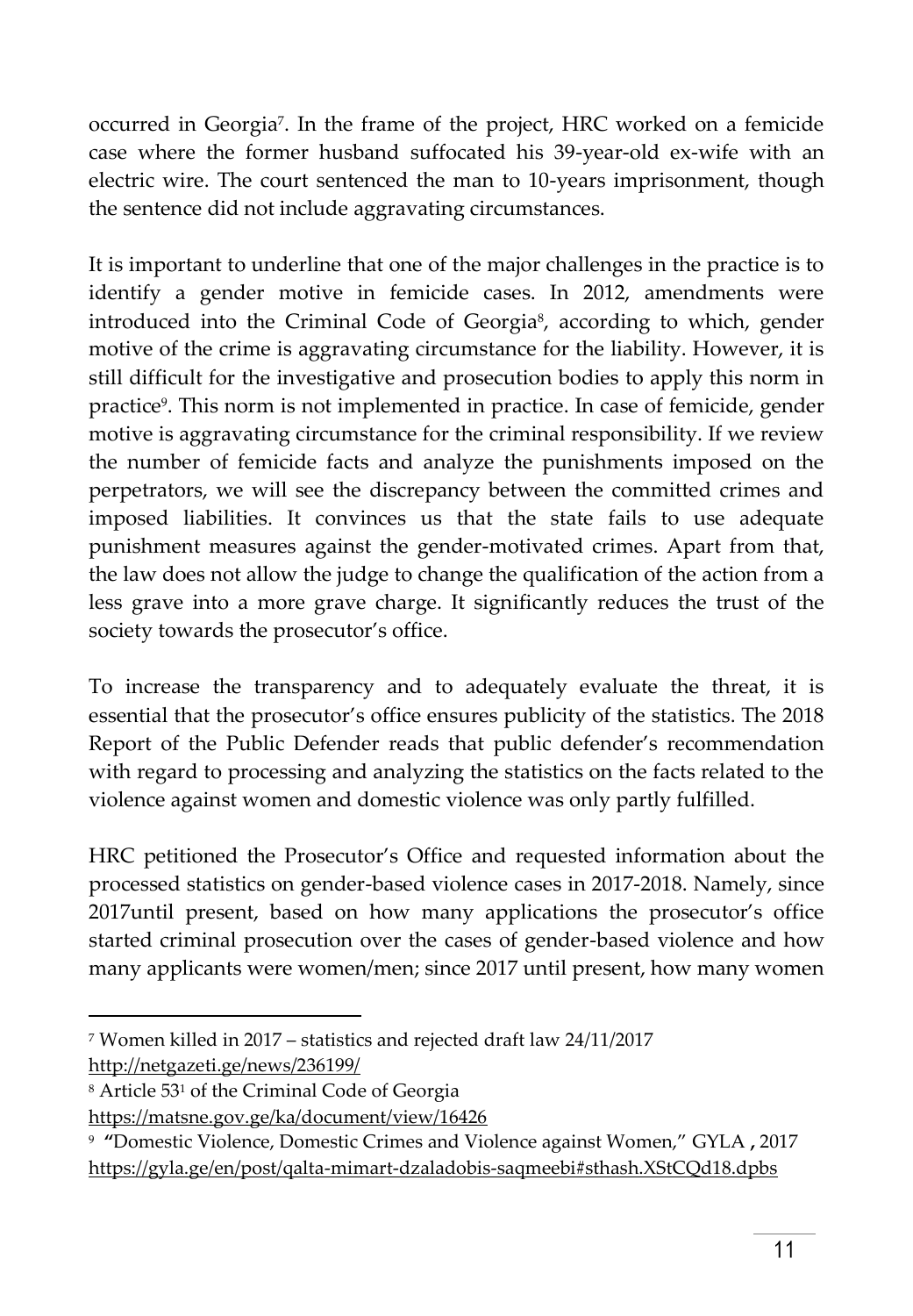were declared victim of gender-based crimes; since 2017 until present, in which violence cases the women were mostly declared victims.

The prosecutor's office of Georgia responded that they started criminal prosecution against 25 persons based on gender-discrimination in 2017 and 25 women were declared victim; in 2018, criminal prosecution started against 72 persons and 71 women and 1 man were declared victim.

The received statistical information proves that the number of gender-based discrimination facts has drastically increased. In order to ensure effective prevention, it is essential that the Chief Prosecutor's Office of Georgia conducts comprehensive investigation into gender-based discrimination cases, where the motives of the crimes will be identified as key pre-condition for fair judgment.

## <span id="page-11-0"></span>**6. LIMITED PROCEDURAL RIGHTS OF THE VICTIM/SUFFERER AND SYSTEMIC MISCARRIAGES**

Problem in relation to the access of case files for the victim at any stage of the court proceedings

The analysis of the cases processed by HRC revealed that the solution of the problems related to the rights of the victims is still a challenge. Victim's engagement in the process of criminal litigation contradicts the Article 42 Part I of the Constitution of Georgia: any person has right to appeal to the court to defend his/her right. International law respects the rights of the victim in the judiciary process.

The fact that the victim does not have the right to get acquainted with the case files after the pre-trial hearing, contradicts the international standards. The victims do not have any local legal mechanisms to defend their rights. HRC lawyers got involved in 3 cases, whose proceedings had already started in the court. Consequently, the lawyers were deprived of the right to study the case files in that stage of the investigation.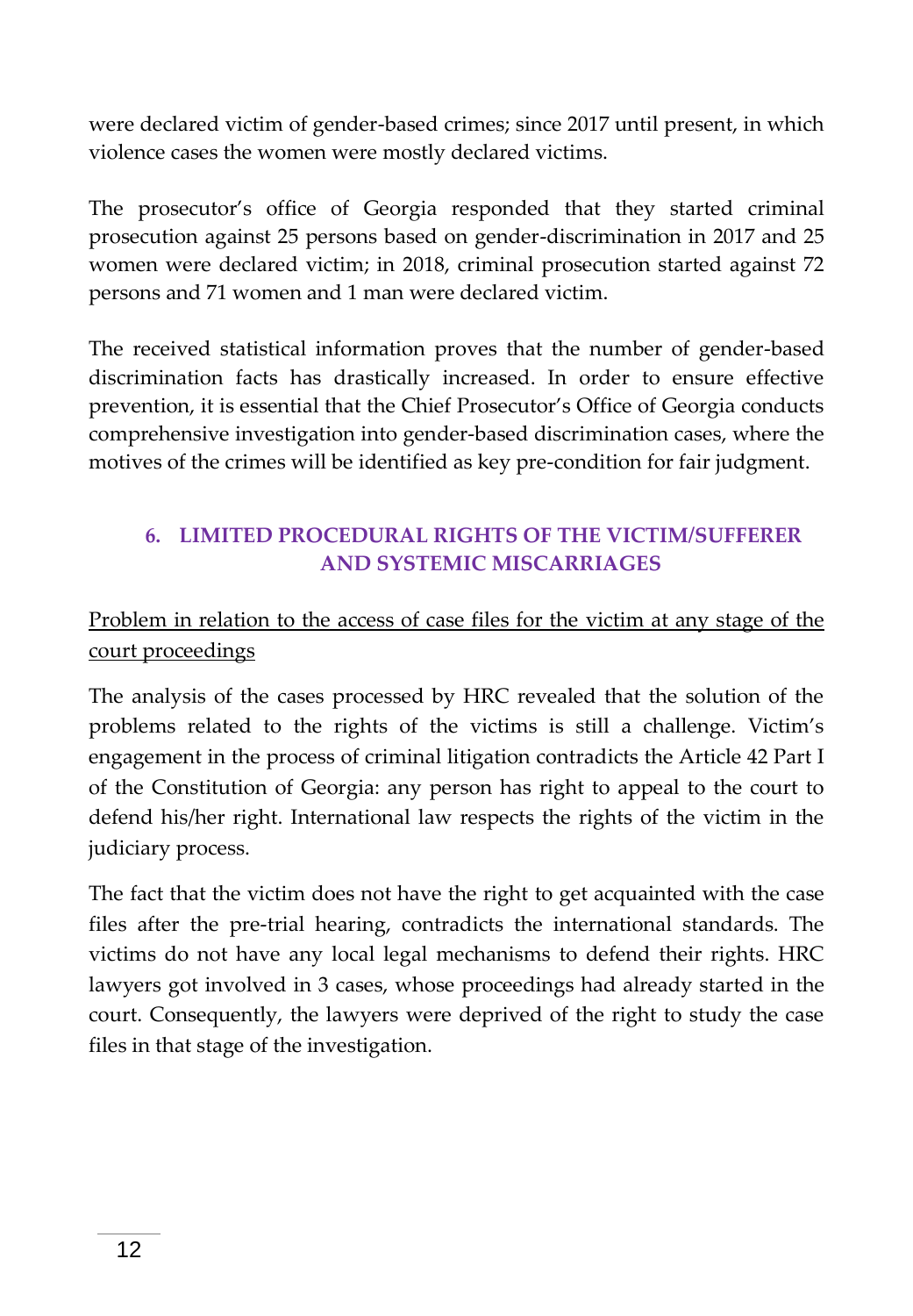#### Problems in granting the victim's status

In 3 cases processed by the HRC, the lawyers encountered problems related to the granting of victim status. These cases referred to the rape of underage girls. The lawyers appealed several times to the prosecutor's offices and requested victim status for the victims of domestic violence. The status is significant since it allows the victim and his/her lawyer to have access to case files. It is particularly problematic for the victims who are representatives of ethnic minorities, therefore they face language barrier in addition and cannot get information about their case files and criminal proceedings.

The analysis of the cases processed by HRC revealed that a charge is not imposed on the alleged harasser in a timely manner. There are cases where the victims request the interrogation of the witnesses but the investigation does not react. In most cases, the investigation into domestic violence cases is ineffective and is dragged-out.

#### Rehabilitation of victims

In order to eliminate violence against women and domestic violence, the state shall elaborate on an effective strategy and modern mechanism of prevention, which will minimize the possible chance of re-victimization of the victim and will aim to rehabilitate them. In the current environment, rehabilitation of the victims is not ensured. Violence against women/domestic violence is a grave violation of human rights, which is one of the key problems in the society. HRC lawyers, who worked on the cases of the female victims, named the lack of rehabilitation programs of their beneficiaries as a key problem. It is the main obstacle for the female victims to be properly integrated into society. In concrete cases, the state fails to ensure the prevention of violence. Psychological rehabilitation is not available for the female victims. Juveniles, who were victims of violence stop going to school due to severe stress. Their right to education is challenged. The state cannot provide the victim with adequate service of social-workers and psychologists. The victims cannot receive adequate social and psychological rehabilitation in the shelters. Domestic violence is not only violence against a particular victim. Often the children living in the family remain traumatized and the state does not take care of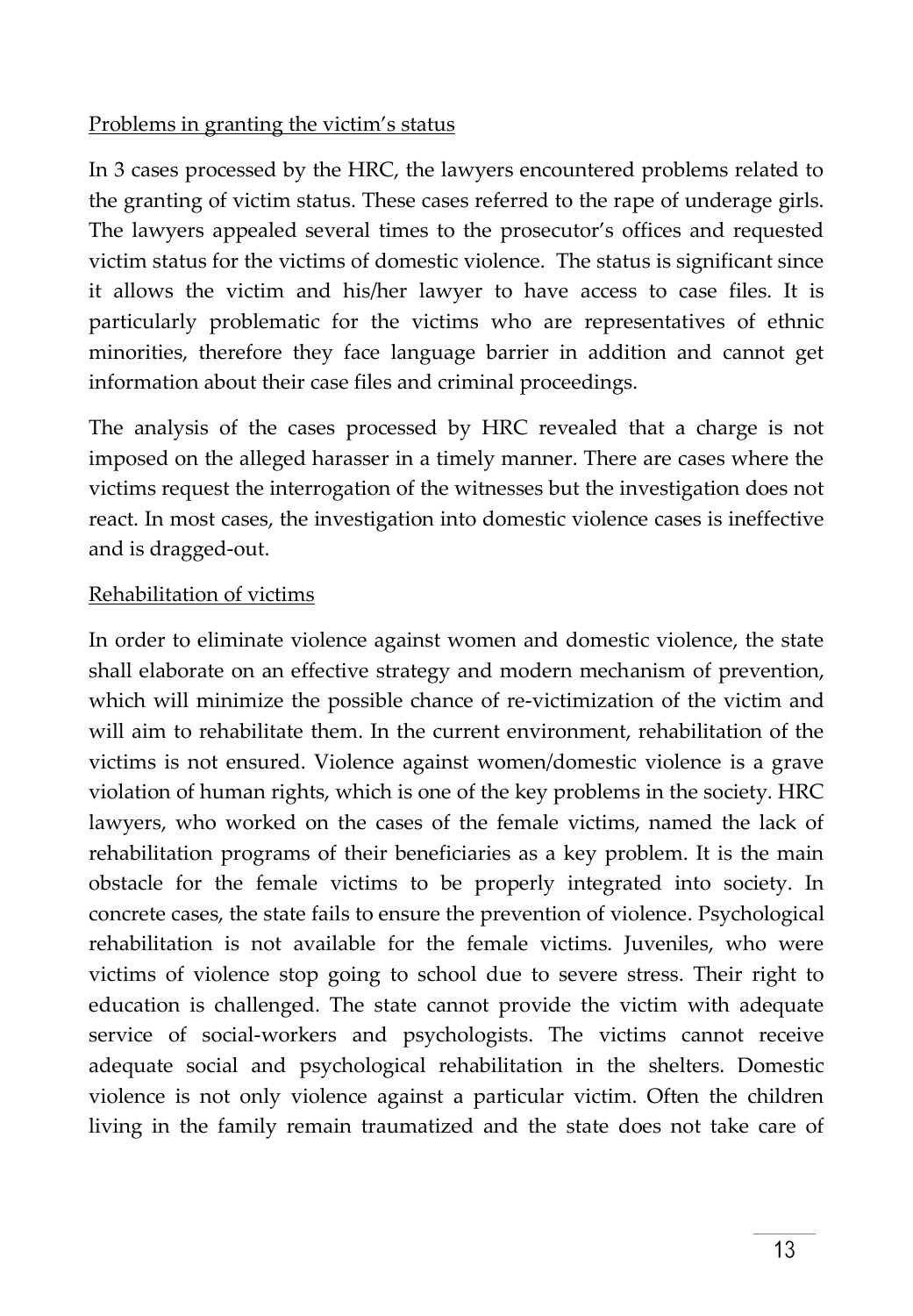them. It is essential that the state ensures the access to rehabilitation programs for the victims, not only in the shelter but also outside the shelter.

## Miscarriages in the work of the Samkharauli National Bureau of Forensic Expertise

HRC worked on the case of a young woman, who was victim of attempted sexual harassment and physical violence. During the complex expertise in the Samkharauli National Bureau of Forensic Expertise, the questions of the psychologists were stereotypical and degraded the victim. As a result of the asked questions and filling the form in Russian language, the woman was victimized twice.

It is essential that the respective state bodies conduct research based on which criteria and guidelines the Russian-language questionnaires are used by the psychologists when interviewing the violence victims. It is important that psychologists and experts revised and evaluated the relevance of the questionnaire with the aim of the interview. Also, the qualification of the psychologists at the Samkharauli National Bureau of Forensic Expertise shall be examined. Periodically they shall attend professional and qualification trainings.

Often, victims become the subjects of repeated victimization in different state institutions as their representatives lack empathy towards victims. The women often feel shame when representatives of state bodies blame them in the violence facts that further stress the victims and hinder their psychological rehabilitation.

#### Changed testimonies of the victims

Domestic violence is different from other crimes; often the victim does not dare to report to the police against her family member or if she applies to the police, she is under influence of the harasser and then changes her mind. She refuses to testify against a family member. The testimony of the victim is essential for the continuation of the case proceeding. In the frame of the project, the Kakheti office lawyer studied the files in one case, where a 24-year-old woman, who according to the testimonies of the neighbors was the victim of multiple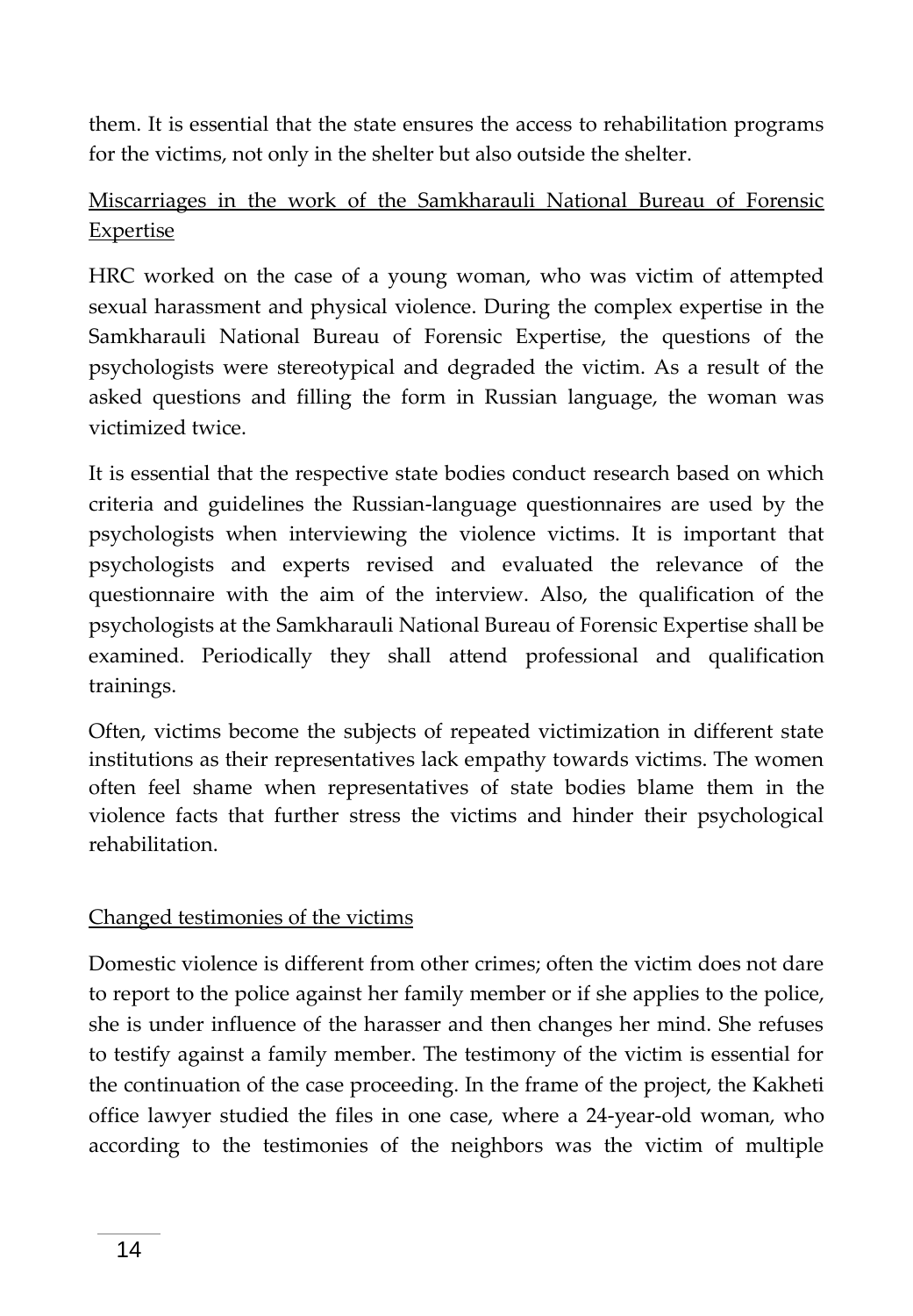physical violence from family members and called police several times. When the police officers arrived at the family's home, protocols with different information were filled out, which means that the woman had changed her position. At the end, we received the news that the woman was found hung in her house. The investigation launched into bringing a person to the point of suicide, though the investigation never asked what could be the reason of the suicide. There are no legal results into this case yet. Respective state bodies do not ensure a complex approaches to similar facts.

For the prevention of the altered testimonies, it is necessary that female victims of violence receive legal and psychological support. According to the MIA, based on the pending amendments to the Law against Domestic Violence of Georgia, the harasser will be charged under the criminal law for the very first violation of the requirements of the restraining order. The Legal Committee of the Parliament has already started the consideration of the draft amendments $^{10}$ . HRC positively evaluates the initiative, however it is important to note that only strict regulations cannot insecure environment as domestic violence, violence against women are the crimes of larger scope. Thus, it is necessary that the state creates a program oriented on the correction of the conduct of harassers, which is important to ensure long-term effective prevention.

#### Rehabilitation of the harassers

 $\overline{a}$ 

The organization negatively evaluated the absence of state programs which aim to change the behavior of harasser. Considering the fact that the violence against women and domestic violence is a particularly grave crime, it requires special measures to be taken from the side of the state. One of those measures will be behavior modification programs, the absence of which negatively impacts the public awareness. The state cannot ensure the correction of the harassers' behavior. There are risks that the harassers will not change their behavior if there are no rehabilitation programs for them.

<sup>10</sup> see information about the draft amendments on Rustavi 2 <http://rustavi2.ge/ka/news/113996>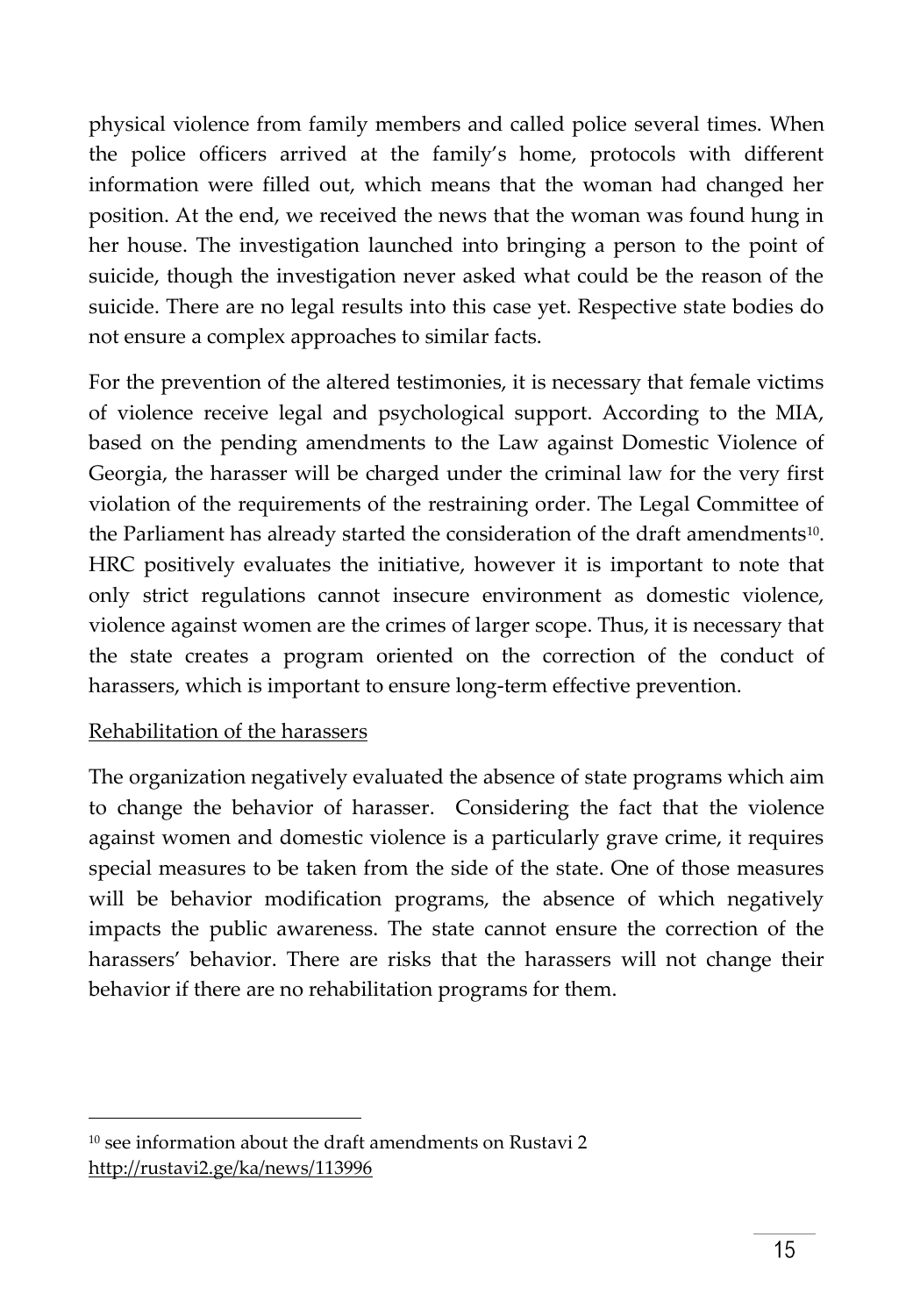## <span id="page-15-0"></span>**7. RESULTS OF INEFFECTIVE RESPONSE OF THE LAW ENFORCEMENT BODIES FOR THE VIOLENCE AGAINST WOMEN/DOMESTIC VIOLENCE FACTS**

Low qualification of law enforcement officers is one of the key problems; they inadequately reacted to the facts of violence. They were not sensitive towards the victims and that underlines the ineffectiveness of the police officers and significantly decreases public trust towards them. Human Rights Center worked on two cases where indifference from the side of police officers was evident. On October 18, 2017, a 24-year-old woman was found hung in the shed of her house in the village of Shilda in Kakheti. The woman was half naked and had multiple scars on the body. The neighbors claim that before the death, the woman had called the police multiple times due to the physical abuse she was subjected to in her family. One week before her death, the woman had scars on her hand. Police did not adequately respond to the previous incidents in the family; at the end, the woman died. The investigation is still underway; law enforcement bodies could not establish whether the woman was killed and the scene of the suicide was staged or she was brought to the point of suicide $^{\rm 11}.$ 

The second case occurred in 2017; the former husband suffocated the mother of 4 children with an electric wire. The legal representative of the victim reports that the woman and her children were systematically harassed, physically and psychologically; the woman and her children had several times petitioned to the police. They had called 112 multiple times and reported about physical and psychological harassment, however patrol police never reacted to their problem adequately and effectively; police never issued a restraining order against the harasser and did not take any other protective measures. The perpetrator was sentenced to 11-years-imprisonment but the children of the killed woman still live under grave psychological stress and fear; they feel insecure and no psychological rehabilitation was provided for them.

HRC lawyers got interested whether or not the service 112 analyzed the reports they receive about domestic violence cases. The organization requested public information from the service 112 but by the preparation of the report, according

 $\overline{a}$ 

<sup>11</sup> Women killed in 2017 – statistics and rejected draft law 24/11/2017 <http://netgazeti.ge/news/236199/>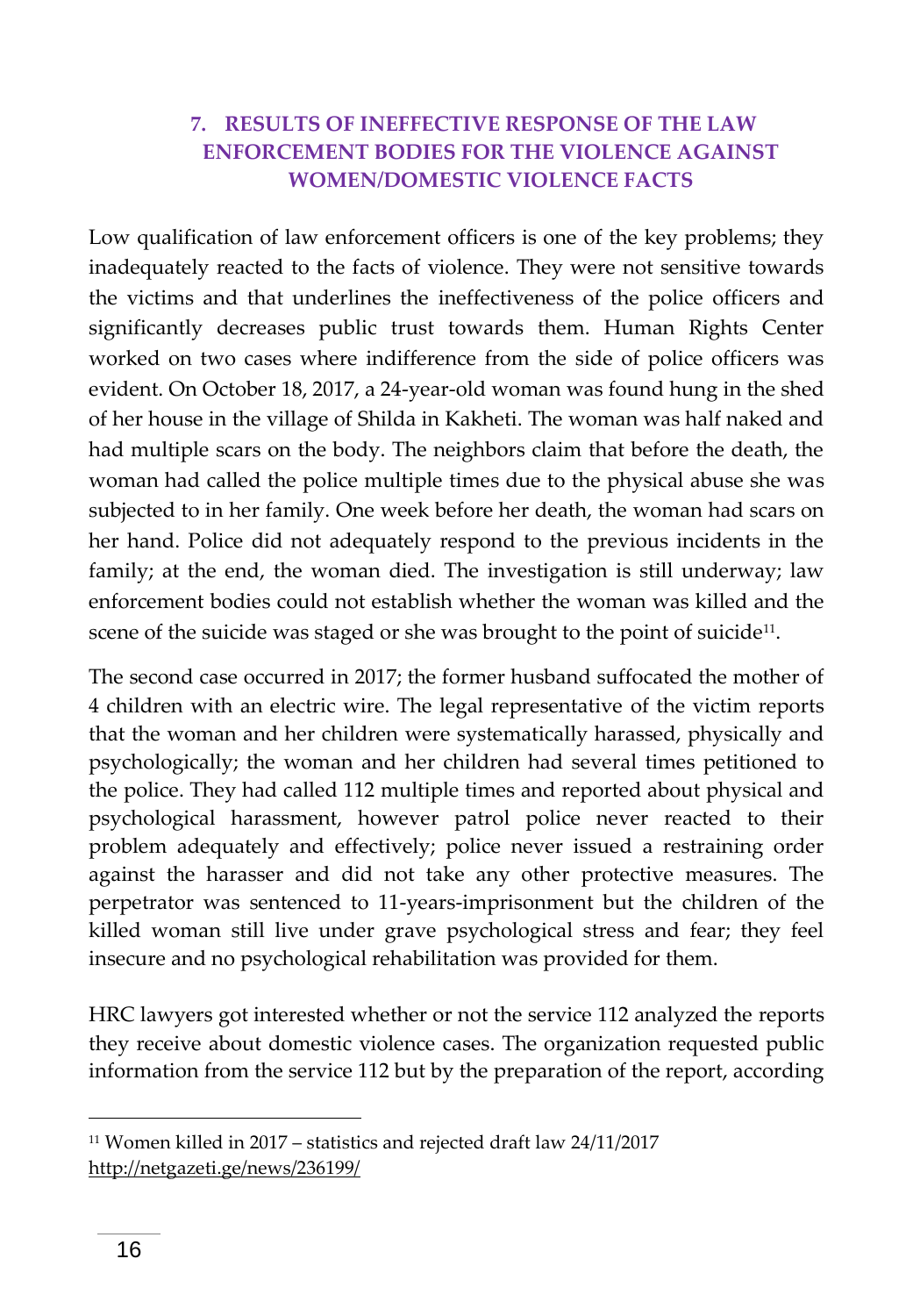to their initial response, the emergency service could not provide HRC with the requested information timely due to the volume of the requested data.

Identification and reaction to the facts of violence against woman and domestic violence is the obligation of law enforcement bodies. If we see facts of violence against woman and the police officer only warns the harasser, it is clear that the state fails to protect the right to life of the woman.

The scope of violence against women and domestic violence is so wide that even a restraining order cannot ensure full protection of the victim. Consequently, it is unclear why police officers are indifferent and ineffective when responding to these crimes.

A restraining order shall serve to better protect the victim. HRC was a member of the working group, which was created with the initiative of the Human Rights Department of the MIA. The organization positively evaluates the reforms implemented by the department, which introduced new special questionnaires as the new instrument for the risk-assessment12. It is noteworthy that a police officer, having arrived at the site of domestic violence, was asking questions to the victim according to his personal views. Consequently, he could not get adequate information about the fact of violence; sometimes the police officers were indifferent towards the victim. It is important to improve qualification of the police officers so that they can effectively apply the new instrument. It is essential to conduct monitoring in the regions, on how effectively the police officers use the questionnaire, as the officers often used the so-called "written explanations" there, based on which the harassers promised that they will no longer abuse their wives. Of course it did not envisage any legal results and sometimes we received fatal result.

 $\overline{a}$ 

<sup>12</sup> [http://georgia.unwomen.org/ka/news/stories/2018/08/ministry-of-internal-affairs](http://georgia.unwomen.org/ka/news/stories/2018/08/ministry-of-internal-affairs-enacts-important-policy-shift-in-the-fight-against-domestic-violence)[enacts-important-policy-shift-in-the-fight-against-domestic-violence](http://georgia.unwomen.org/ka/news/stories/2018/08/ministry-of-internal-affairs-enacts-important-policy-shift-in-the-fight-against-domestic-violence)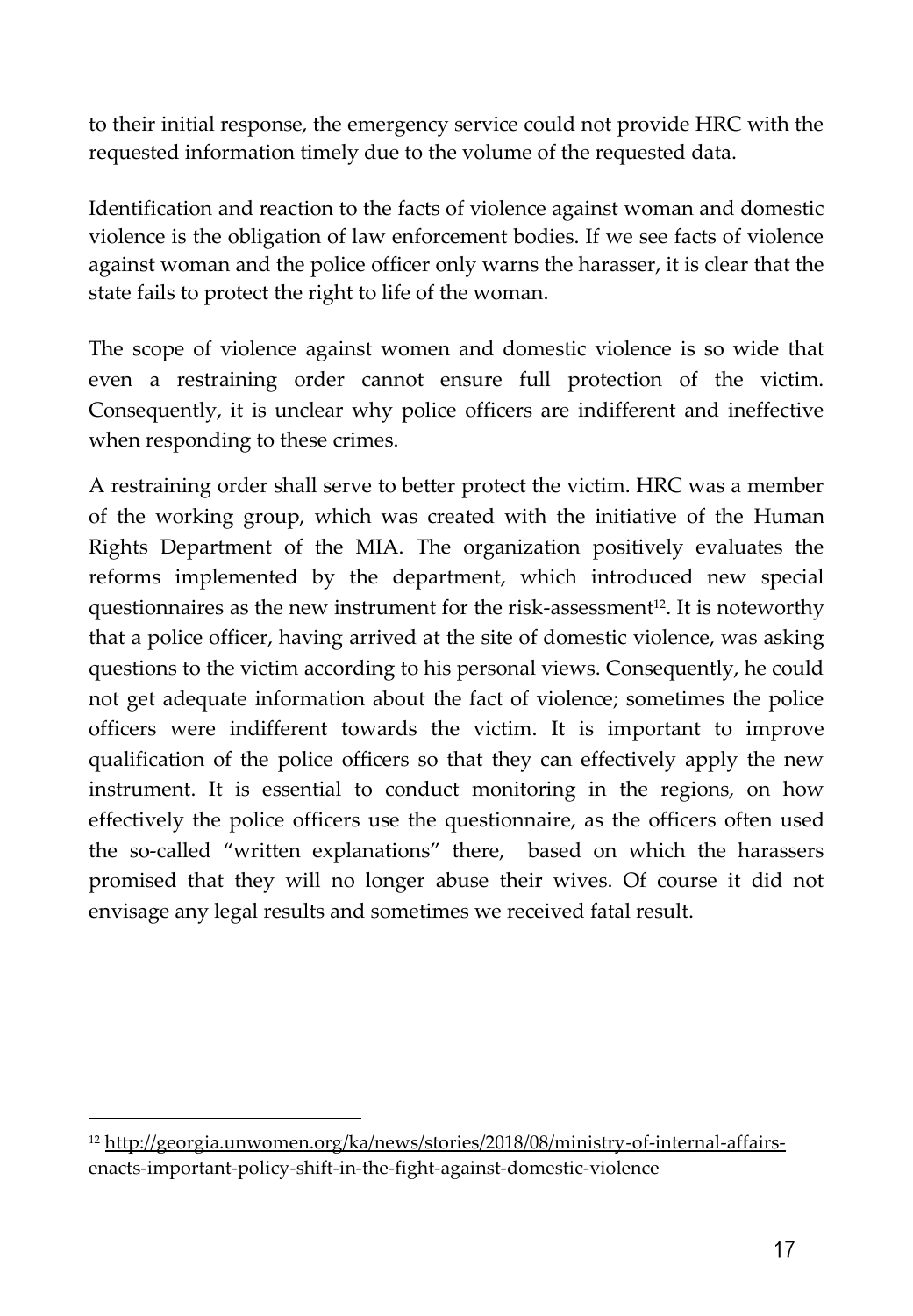## <span id="page-17-0"></span>**8. INEFFECTIVENESS OF THE INVESTIGATION/UNPUNISHED HARASSERS**

The cases processed by HRC show that in grave cases of violence against women, like femicide and rape, the investigation was ineffective and prolonged in an untimely manner. The HRC lawyers appealed to the MIA and Chief Prosecutor's Office and requested information about the ongoing investigation process but they received standard answers stating that the investigation was underway. Those cases show that although the female victims identified the harassers, the perpetrators are still unpunished and they still pose a threat to the women.

Two cases of rape are of particular interest, which happened in the Marneuli municipality. In one of the cases, the victim was a pregnant underage ethnic Azerbaijani girl, who was raped by the relative of her husband; after the incident, the family of the husband refused to accept the child. Based on their traditions and stereotypic attitude, they concluded that the child was profaned and they gave up the child for adoption. An Investigation was commenced under the Article 137 Part III – " $d$ " of the Criminal Code of Georgia. Although complex expertise was conducted and according to the expertise conclusion, the person who raped the girl was identified, he is still unpunished. HRC lawyer appealed to the Marneuli district prosecutor's office and requested information about the progress of the investigation; they answered that there was no ground to bring charges against the harasser. Consequently, the HRC plans to appeal the dragged out investigation process into those cases at the European Court of Human Rights.

As for the case in the Sagarejo municipality; an investigation started in December 2015 into illegal restriction of freedom of a juvenile under the Article 143 Part III – "a" of the CCG. The harasser and other persons kidnapped an underage girl from the village. It was proven, by medical expertise, that the man raped her. . On June 15, 2016, the charge for the sexual intercourse with an underage girl was brought against him in absentia under the Article 140 of the CCG. However, the perpetrator is still unpunished. Although the underage girl named all persons who participated in her kidnapping, the police did not carry out effective investigation procedures. HRC addressed the Signagi municipal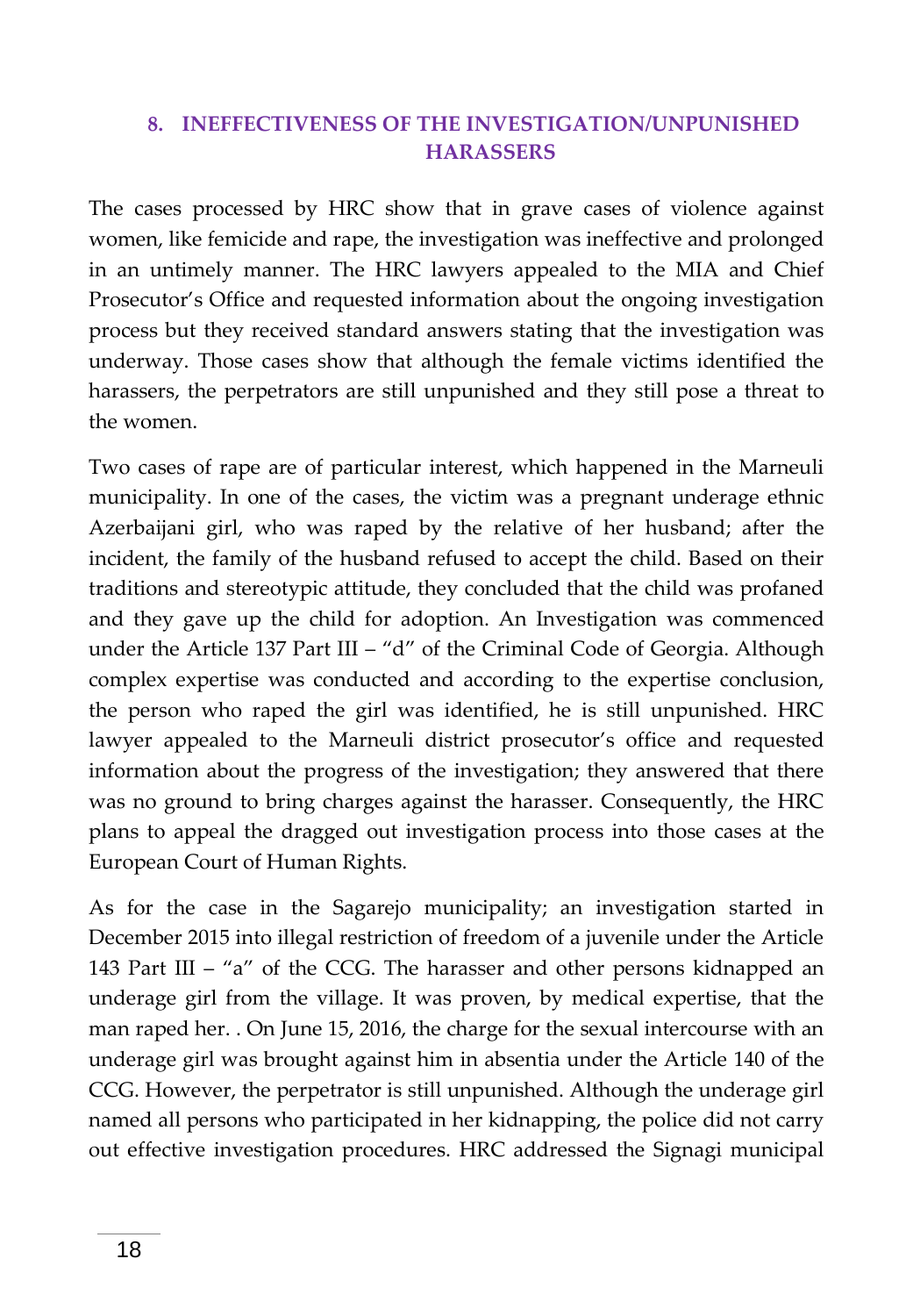prosecutor's office with regard to the ongoing investigation and they responded that as a result of comprehensive investigation into the case, the participation of the persons named by the victim was not proven. Substantial discussion of the case is still pending in the Signagi district court.

We observe the tendency that the MIA and Chief Prosecutor's Office of Georgia fail to ensure prompt and effective investigation into the cases where underage girls are being raped. In addition to that, the victims belong to ethnic minority groups, who do not have information about legal procedures. Considering the fact that the men in this community have dominant power, the women are oppressed and they cannot dare to appeal to the police about cases of violence. Even if they appealed to the police, the state failed to defend their rights and punish the violators in accordance to the law, which further scared the women and increased the sense of injustice in this community. The state fails to identify the problem of violence and to raise public awareness in these regions, where the number of gender-based violence facts is significantly higher. The state is unable to conduct a prompt and effective investigation either and this, in turn encourages the sense of impunity among harassers and it increases the scope of violence.

#### **9. EARLY MARRIAGE**

<span id="page-18-0"></span>In accordance to the Civil Code of Georgia, a marriage shall be permitted from the age of 18. In accordance to the previous edition of the Law, a 16-year-old person could enter into a marriage upon the consent of his/her parents. This norm has been abolished since January 1, 2016. Regardless of the positive legislative changes, the early marriage is still an acute problem in the society. The facts of early marriages and forced engagements still frequently happen. Leaving the public school is particular problem.

In the frame of the project, HRC worked on two cases of forced engagement. In one of those cases, which referred to the alleged forced engagement of a 16 year-old girl in Marneuli, the HRC Kvemo Kartli regional office lawyer closely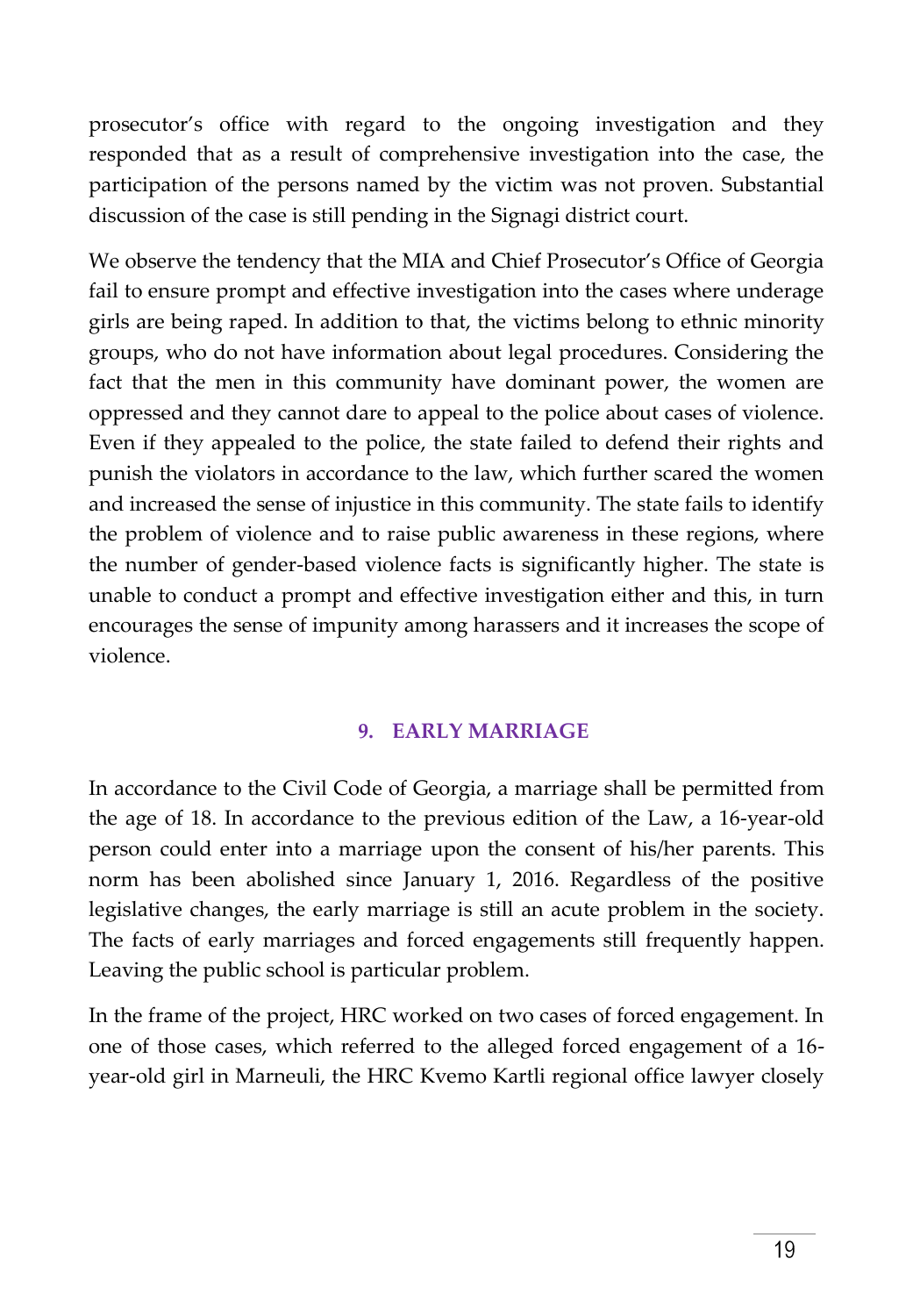observed the situation13. The school director immediately reported to the Marneuli district social service agency about the fact and requested them to respond to it. According to the statement of the school director, the head teacher of the class visited the family, where the parents confirmed the information about the engagement. However, they said the girl was missing classes due to health problems. The Marneuli Social Agency is studying the case of the forced engagement; based on the Agency's petition, the Marneuli district police department started an inquiry of the fact. It is noteworthy that the underage girl did not receive psychological consultation; neither psychological expertise was conducted to find out whether she was the victim of psychological oppression from the side of her parents or not. Apart from that, the parents neglected their duty of the parent. Marneuli district police did not conduct any effective activities to ensure the identification and prevention of alleged psychological violence on the girl. Engagement of the school director in this case is of particular importance, who noted that the investigator questioned her in the presence of the underage girl and demanded to separate the Georgian legislation from the school regulation, though the school director indeed acted in accordance to her professional duties.

HRC Kvemo Kartli regional office monitored the case of forced engagement of a 17-year-old girl in the Sabirkendi village, Marneuli municipality. The girl studies in the Sabirkendi village public school; according to the information provided by the teacher, the boy, with whom the girl was engaged, brought presents to her in school. The girl got very worried about the situation; she started crying because, as the girl stated, she did not want to marry him.

HRC Kvemo Kartli office representatives met the director and teachers of the Sabirkendi School and questioned them about the fact. They denied the fact of engagement and said they had met the girl's parents and according to their statement the girl is not engaged.

HRC representatives met the Kvemo Kartli regional office of the Public Defender of Georgia (PDO) to discuss the case with them; based on the HRC

 $\overline{a}$ 

<sup>13</sup> [http://reginfo.ge/people/item/5256-marneulshi16-xlis-gogona,-romeliz-zota-xnis-xin](http://reginfo.ge/people/item/5256-marneulshi16-xlis-gogona,-romeliz-zota-xnis-xin-dainishna,-mshoblebs-skolidan-gabybavt)[dainishna,-mshoblebs-skolidan-gabybavt](http://reginfo.ge/people/item/5256-marneulshi16-xlis-gogona,-romeliz-zota-xnis-xin-dainishna,-mshoblebs-skolidan-gabybavt)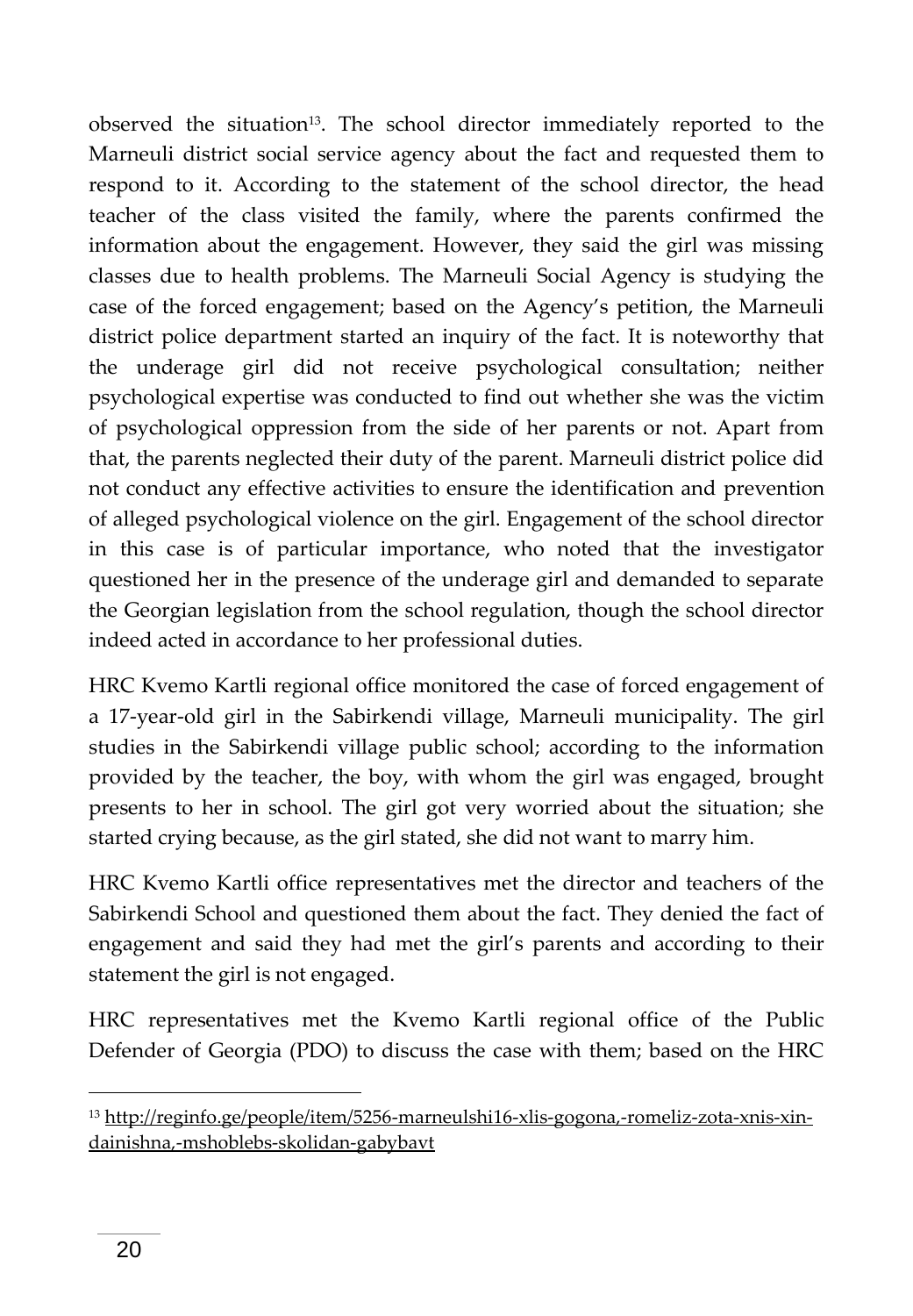petition, the PDO office started to study the case. Police started an investigation but soon stopped because the girl did not confirm the fact of being engaged.

It is essential that the MIA and prosecutor's office were particularly cautious with similar cases because early marriage violates human rights, namely the children's rights and it is caused by gender inequality. The number of boys, who got married at an early age, is significantly lower than the number of the girls. The girls, who got married at an early age, are under the risk of domestic violence and sexual harassment.

Early marriage negatively impact the psychological state of an adult and it causes various health problems. It deprives the underage girl from the possibility to make reasonable choices in favor of her future, as her right to education is restricted. It is essential to conduct awareness raising campaigns about the negative aspects of early marriages throughout the country, and particularly in the regions where the rate of early marriages is particularly high. In order to ensure the implementation of the international and national legislation on the elimination of early marriages and the defense of women's rights, it is necessary to more effectively integrate these issues in national polices and action plans.

#### **10. RIGHTS OF RELIGIOUS MINORITIES**

<span id="page-20-0"></span>HRC provides Muslim communities with legal assistance in three different regions in Georgia -in Beitarapchi, Marneuli municipality in Kvemo Kartli region, Tivi village in Kvareli municipality, Kakheti region and Mikeltskaro village, Kaspi municipality in Shida Kartli region.

In all three regions, the local municipality administrations demonstrated a faulty approach to the issue and the following legal shortcomings were identified: the decision-making administrative body, regardless of the petition made by the village population, did not get interested in the issuance of the permission to construct a mosque, did not provide them with the information regarding what procedures and documents the locals need to obtain the permission of the construction.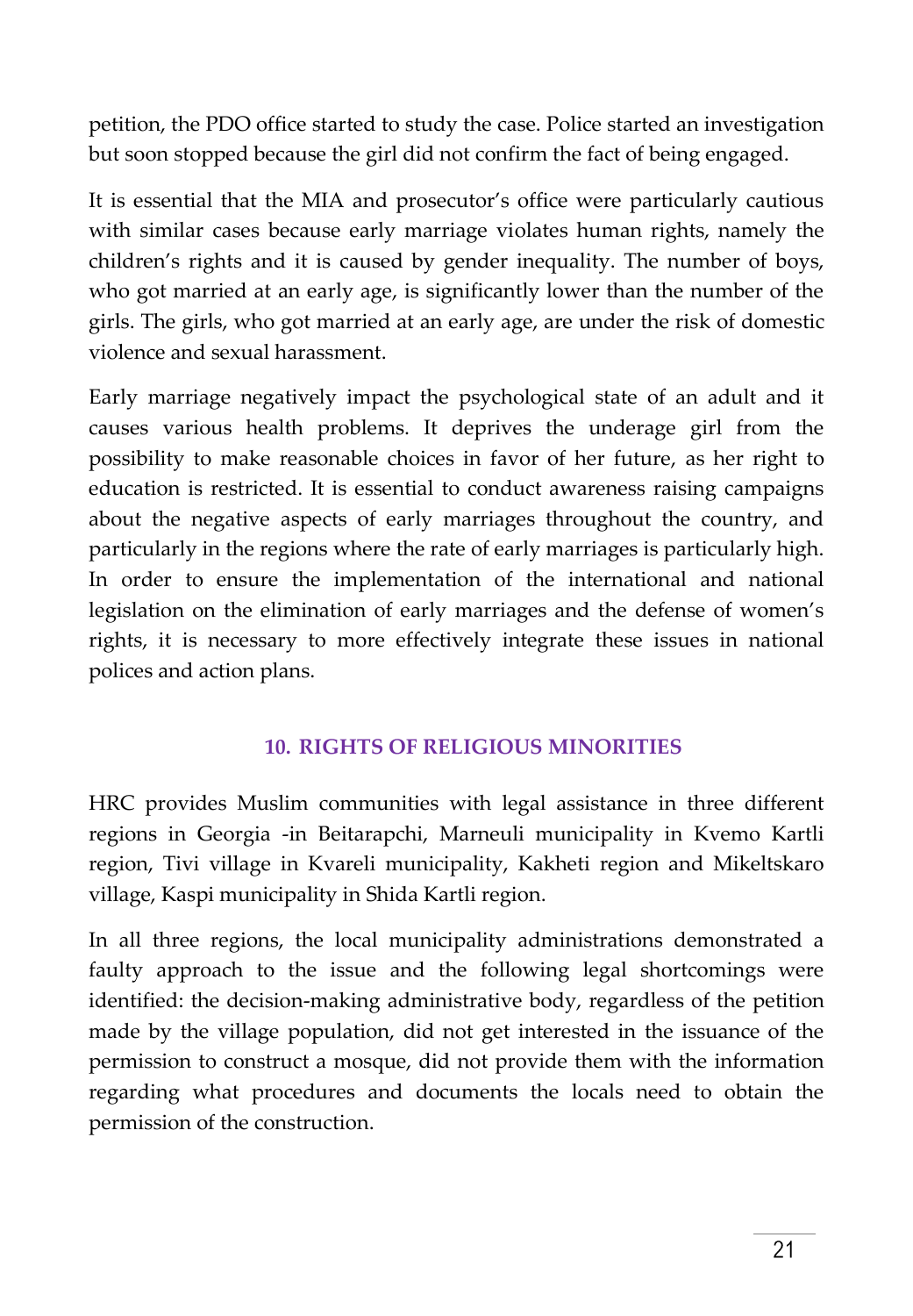Thus, it is estimated that the local self-government bodies react to the petitions of the religious minorities after concrete organizations got involved in the process; otherwise they do not pay attention to the issue and do not clarify the legislation, procedures and list of documents to the religious minority representatives. Consequently, the decision making process is prolonged in all three cases.

In 2018, the State Agency for Religious Issues existing in the form of the public law legal entity under the auspices of the Government of Georgia, was abolished and was integrated into the State Office of the Minister for Reconciliation and Civic Equality<sup>14</sup> .

In all three cases HRC addressed the local municipality with the request to construct the mosque as the community needs to obtain the permission but no decision has been made yet.

In the Tivi village of Kvareli municipality, where 300 Muslim families live, the community requested the construction of a mosque. The women living in the village are not allowed to pray in the mosque located in the village cemetery. According to Muslim traditions, before prayers, women conduct religious rituals separated from the men. There is only one mosque in the village, which has only one room and it can place only 25 worshipers. Thus, constitutional rights of the locals are substantially breached; at the same time, the women are subjected to double discrimination due to the fact that they cannot pray together with the men. The state fails to allocate relevant space to the local inhabitants to respect the right to freedom of religion of the Muslim women.

It is essential that the state elaborates a respective policy for the effective integration of ethnic and religious minorities in accordance to the principle of equality in front of the law. It is important that the Government of Georgia ensures the adoption of easy procedures for the issuance of permission for various places of worship.

 $\overline{a}$ 

<sup>14</sup> [http://www.tabula.ge/ge/story/134134-baxtadzis-iniciativit-religiis-saagento](http://www.tabula.ge/ge/story/134134-baxtadzis-iniciativit-religiis-saagento-uqmdeba-da-is-sherigebis-saministroshi-sheva)[uqmdeba-da-is-sherigebis-saministroshi-sheva](http://www.tabula.ge/ge/story/134134-baxtadzis-iniciativit-religiis-saagento-uqmdeba-da-is-sherigebis-saministroshi-sheva)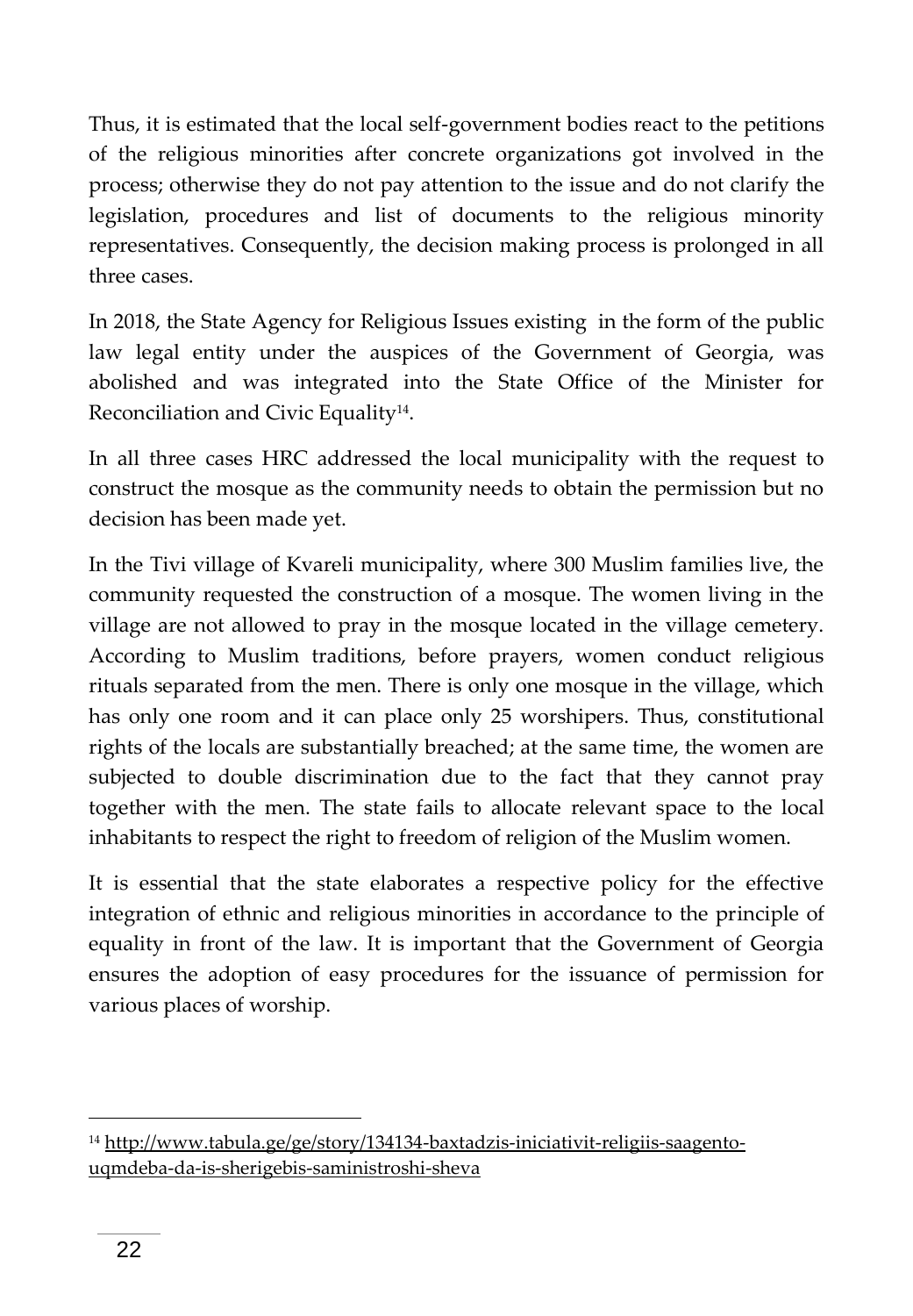## <span id="page-22-0"></span>**11. RIGHTS OF ETHNIC OSSETIAN PEOPLE AND ACCESS TO JUSTICE**

In the framework of the project, HRC provided ethnic Ossetian citizens with free legal aid. Restriction of the property rights of ethnic Ossetians, starting from early 1990s, is a significant problem. The state failed to restore property rights of ethnic Ossetian citizens even after the repressions were over.

In May of 2017, HRC Tbilisi and Shida Kartli office representatives visited the villages of ethnic Ossetian people in the Kareli municipality where 35-45% of the local population are ethnic Ossetians. In the villages, Ossetian citizens spoke about the alleged violation of their property rights from the side of the Orthodox Church. Tens of abandoned villages may become new sites of conflict because of illegal activities of the clergies. HRC took photos of several abandoned houses, where monasteries are housed now and clergies misappropriate the properties of ethnic Ossetian citizens. State officials do not pay attention to the breached property rights. Part of the local population spoke about violations; they mentioned evidence to prove the illegal misappropriation of the ethnic Ossetians' houses by clergies. It is important that the state bodies study these cases of alleged violation of property rights and ensure adequate protection of property rights of the ethnic minorities.

In September 2018, HRC started working on the case of ethnic Ossetian citizen, who became victim of ethno-conflict and violence in early 1990s. Her family was forced to abandon their house and flee to the Russian Federation, Vladikavkaz (former Autonomous Republic of North Ossetia). With the legal advocacy of HRC, the victim woman will claim compensation from the State of Georgia.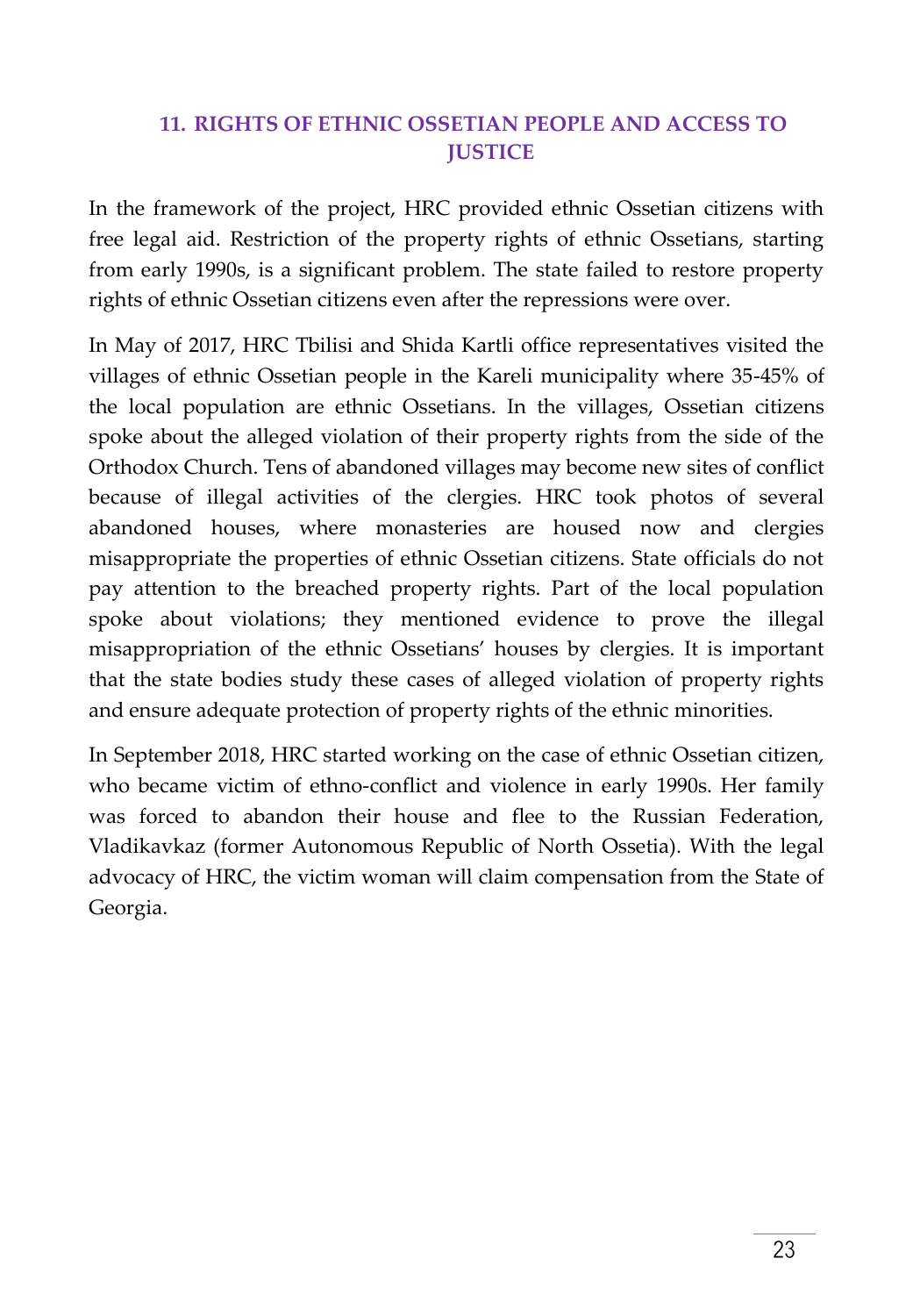#### **12. RECOMMENDATIONS**

#### <span id="page-23-0"></span>**To the Ministry of Internal Affairs**

#### **To ensure effective response and increased public trust, it is essential:**

- To increase qualification and to train law enforcement officers, so that they can correctly assess the risks and threats of violence against women and domestic violence;
- To monitor the practical use of the special questionnaire on new instruments of domestic violence risk assessment;
- To analyze the calls made to 112 about the violence facts against women and domestic violence cases;
- To adequately respond to the facts of psychological violence against women and to involve psychologists with respective qualification in this process;
- It is essential that the MIA ensures additional training of police officers in the regions on problematic issues, like forced and early marriages of underage girls to ensure proper evaluation of expected threats and adequate response to similar facts from the side of police officers;
- to process and periodically publicize statistic data on domestic violence and violence against women;

#### **To the Chief Prosecutor's Office**

## **In order to ensure the fight and prevention of the crime as well as safety of potential victims it is essential:**

- That prosecutors are well-informed about the essence of violent crimes committed based on gender motive and are aware of the gravity of gender-motivated crimes;
- to ensure identification of gender motive in the violence facts against women/domestic violence cases;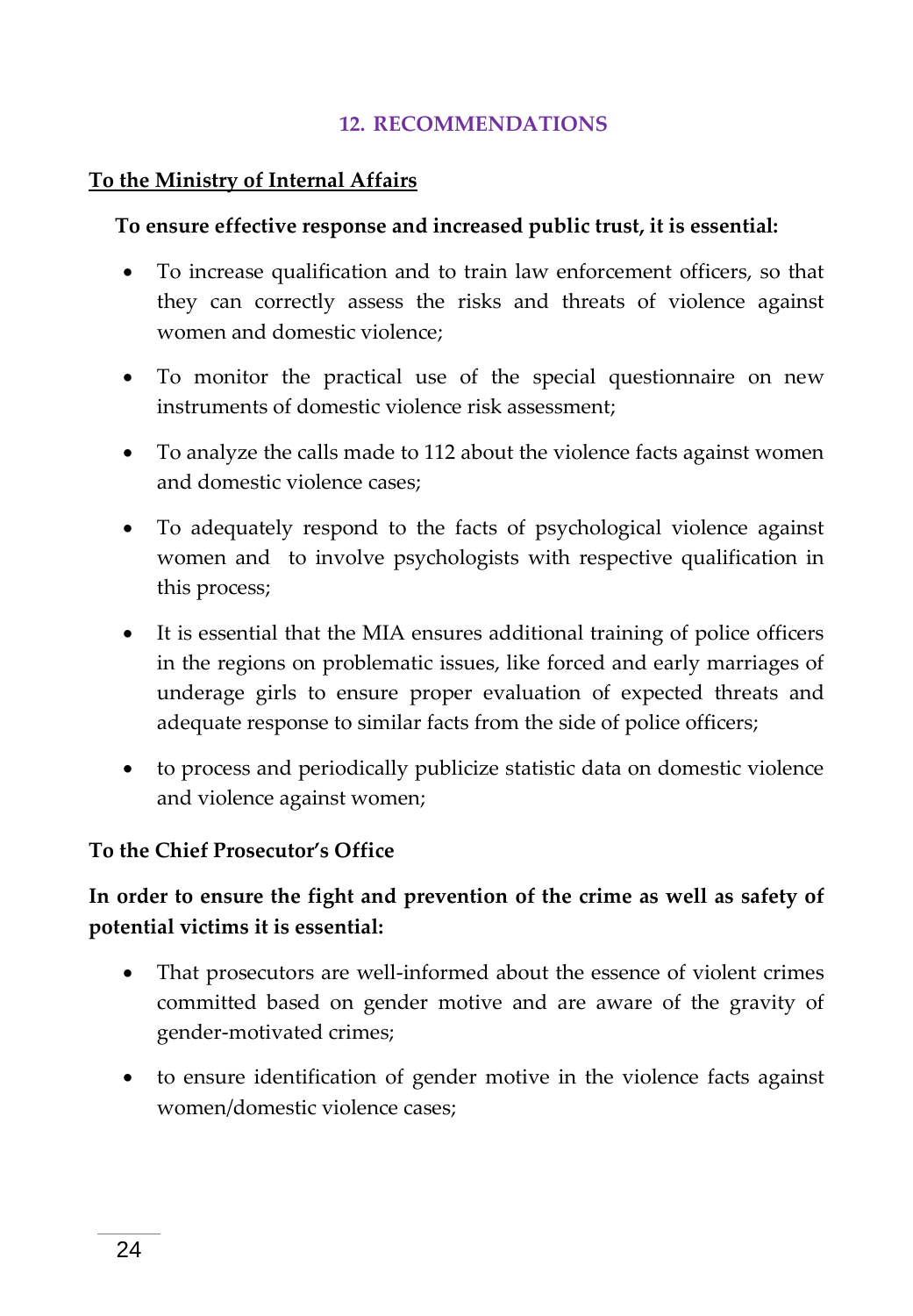- To increase effectiveness of legal leverages to ensure an honorable defense of the victims;
- To evaluate and identify risks and to prescribe respective instructions;
- To ensure the use of adequate punishment for the gender-motivated crimes;
- To timely grant victim status;
- It is essential that the Prosecutor's Office, together with the state bodies, create an effective preventive policy which will aim to overcome current challenges, to expose the triggers of the crime and criminalize them accordingly;
- It is essential to elaborate a complex strategy for the effective reaction to the crime in the direction of capacity building of prosecutors and representatives of other state bodies.
- In order to overcome the current challenges, the prosecutor's office shall continue an active cooperation with the international organizations, Public Defender's Office and local NGOs.
- It is important to conduct public awareness campaigns and to engage media in it;

#### **To the Parliament of Georgia**

- Increased statistics of the violence against women, domestic violence and hate-crimes prove that it is essential to determine the respective definitions of the crimes, to identify legislative and practical miscarriages in the criminal justice system;
- To add femicide to the Criminal Code of Georgia as intentional murder of women because they are women;

#### **To the Ministry of Labor, Healthcare and Social Protection,**

- To create rehabilitation programs for the victims and offer behavior modification programs for the harassers;
- To offer free psychological consultations for the victims;